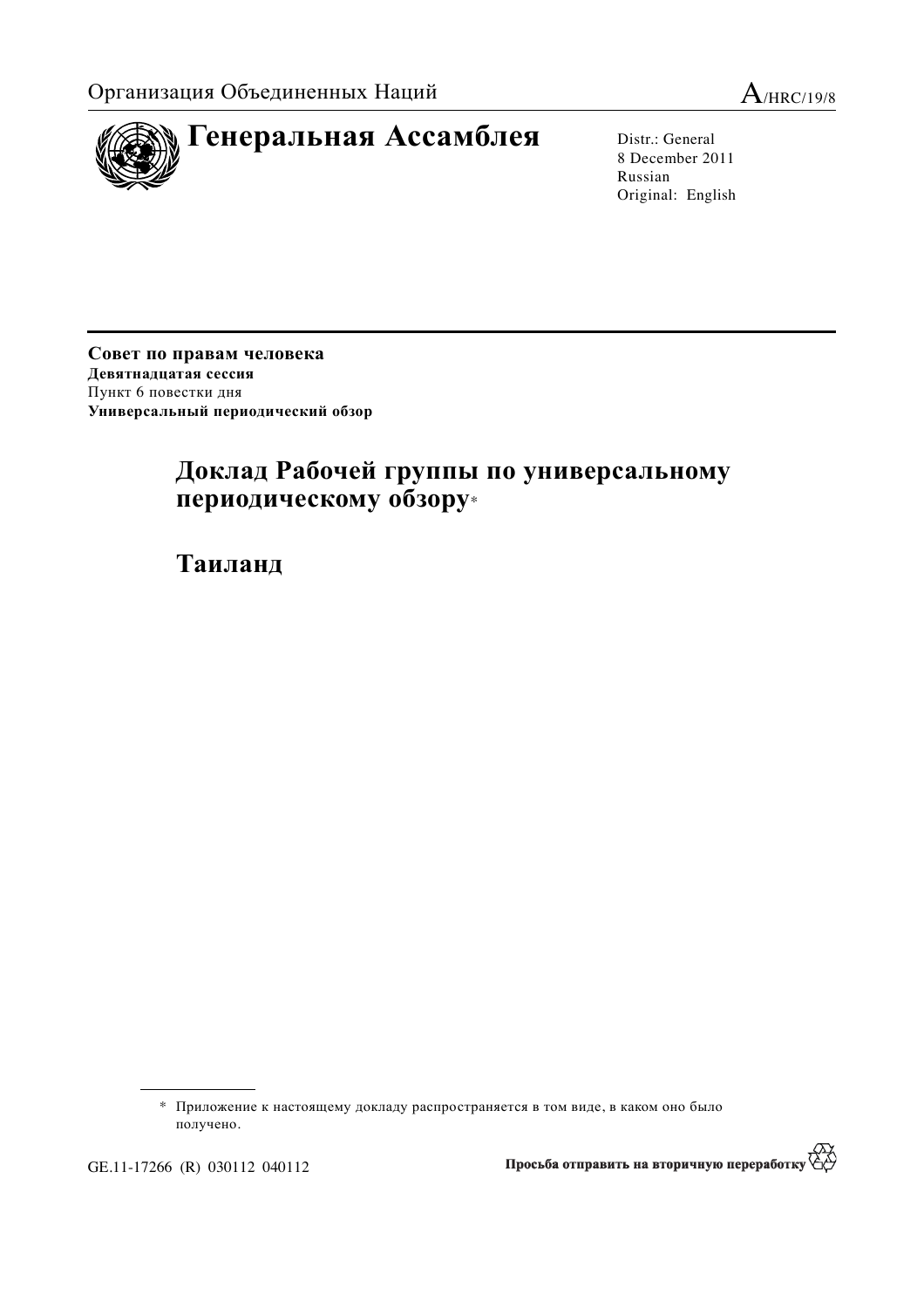# Содержание

|            |                                                                         | Пункты    | Cmp.           |
|------------|-------------------------------------------------------------------------|-----------|----------------|
|            |                                                                         | $1 - 4$   | 3              |
|            |                                                                         | $5 - 87$  | $\mathcal{F}$  |
|            | А.                                                                      | $5 - 10$  | 3              |
|            | Интерактивный диалог и ответы государства - объекта обзора<br><b>B.</b> | $11 - 87$ | $\overline{4}$ |
| П.         |                                                                         | $88 - 90$ | 16             |
| III.       |                                                                         | $91 - 98$ | 29             |
| Приложение |                                                                         |           |                |
|            |                                                                         |           | 30             |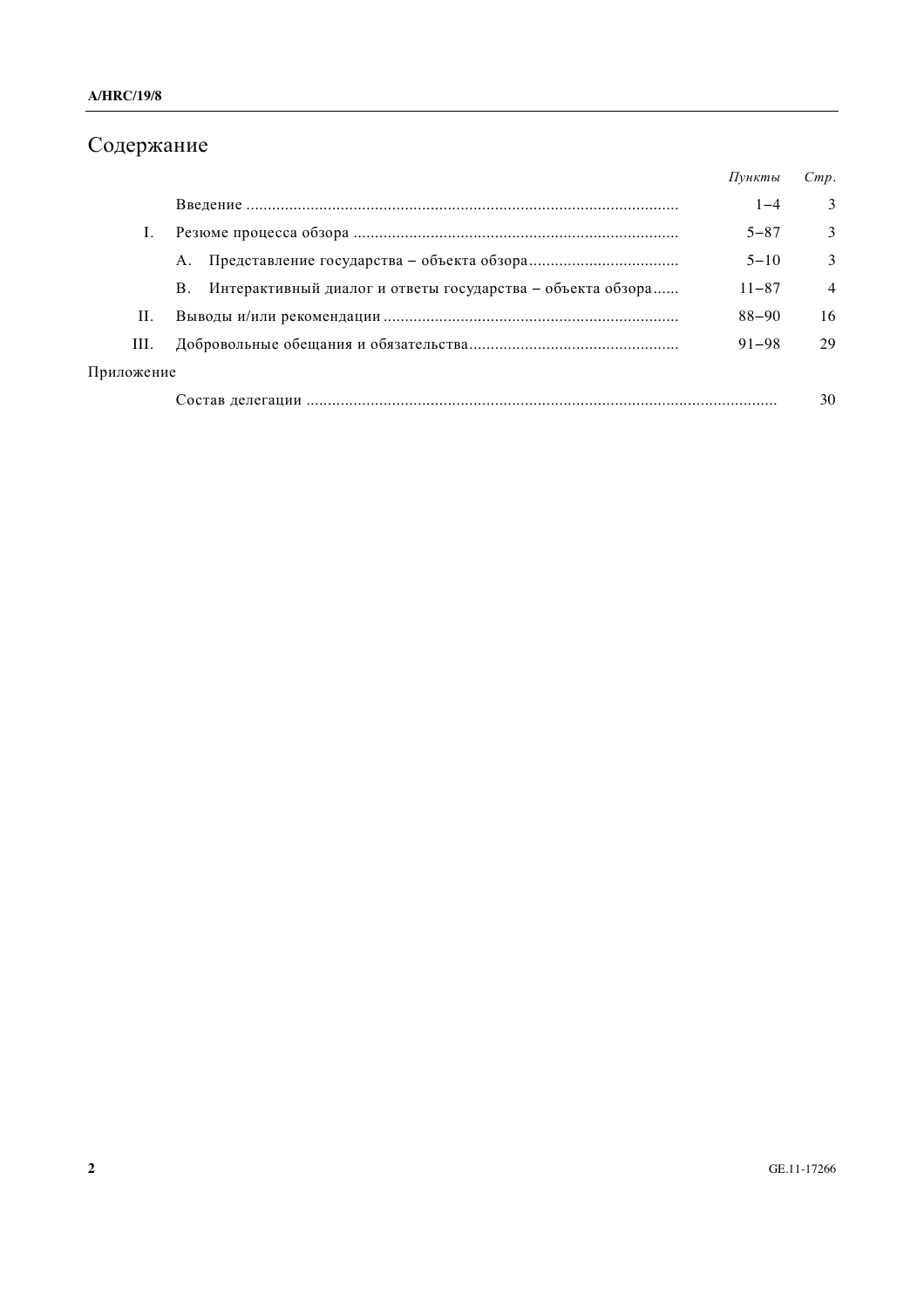## **Введение**

1. Рабочая группа по универсальному периодическому обзору (УПО), учрежденная в соответствии с резолюцией 5/1 Совета по правам человека от 18 июня 2007 гола, провела свою лвеналнатую сессию 3–14 октября 2011 гола. Обзор по Таиланду состоялся на 6-м заседании 5 октября 2011 года. Делегацию Таиланда возглавлял Специальный посланник тайского королевского правительства Сихасак Пуангкеткеоу. На 10-м заседании, состоявшемся 7 октября 2011 года, Рабочая группа приняла настоящий доклад по Таиланду.

2. 20 июня 2011 года Совет по правам человека отобрал группу докладчиков ("тройку") для содействия проведению обзора по Таиланду в составе представителей следующих стран: Индонезии, Кубы и Нигерии.

3. В соответствии с пунктом 15 приложения к резолюции 5/1 для проведения обзора по Таиланду были изданы следующие документы:

а) национальный доклал/письменное представление в соответствии с пунктом 15 а) (A/HRC/WG.6/12/THA/1 и Corr.1);

b) подборка, подготовленная Управлением Верховного комиссара Организации Объединенных Наций по правам человека (УВКПЧ) в соответствии с пунктом 15 b) (A/HRC/WG.6/12/THA/2);

c) резюме, подготовленное УВКПЧ в соответствии с пунктом 15 с) (A/HRC/WG.6/12/THA/3).

4. Через "тройку" Таиланду был препровожден перечень вопросов, заранее подготовленных Чешской Республикой, Данией, Нидерландами, Норвегией, Швецией, Швейцарией и Соединенным Королевством Великобритании и Северной Ирландии. С этими вопросами можно ознакомиться на сайте УПО в экстранете.

### **І.** Резюме процесса обзора

#### А. Представление государства – объекта обзора

5. В своей вступительной речи представитель Таиланда заявил, что процесс УПО содействовал развитию диалога и сотрудничества по вопросам прав человека между всеми заинтересованными сторонами. Так, было проведено 14 консультаций между правительственными учреждениями и организациями гражданского общества в целях оценки прогресса и выявления проблем в области прав человека. Кроме того, во всех регионах было проведено пять публичных слушаний по проекту национального доклада. Процесс обзора позволил провести самооценку положения в области прав человека и послужил катализатором изменений в обществе, особенно в плане повышения уровня информированности о правах человека среди всех заинтересованных сторон.

6. Таиланд является участником целого ряда международных документов по правам человека, включая семь ключевых договоров, и рассматривает вопрос о присоединении к другим международным договорам по правам человека и о снятии оговорок, сделанных в отношении некоторых договоров.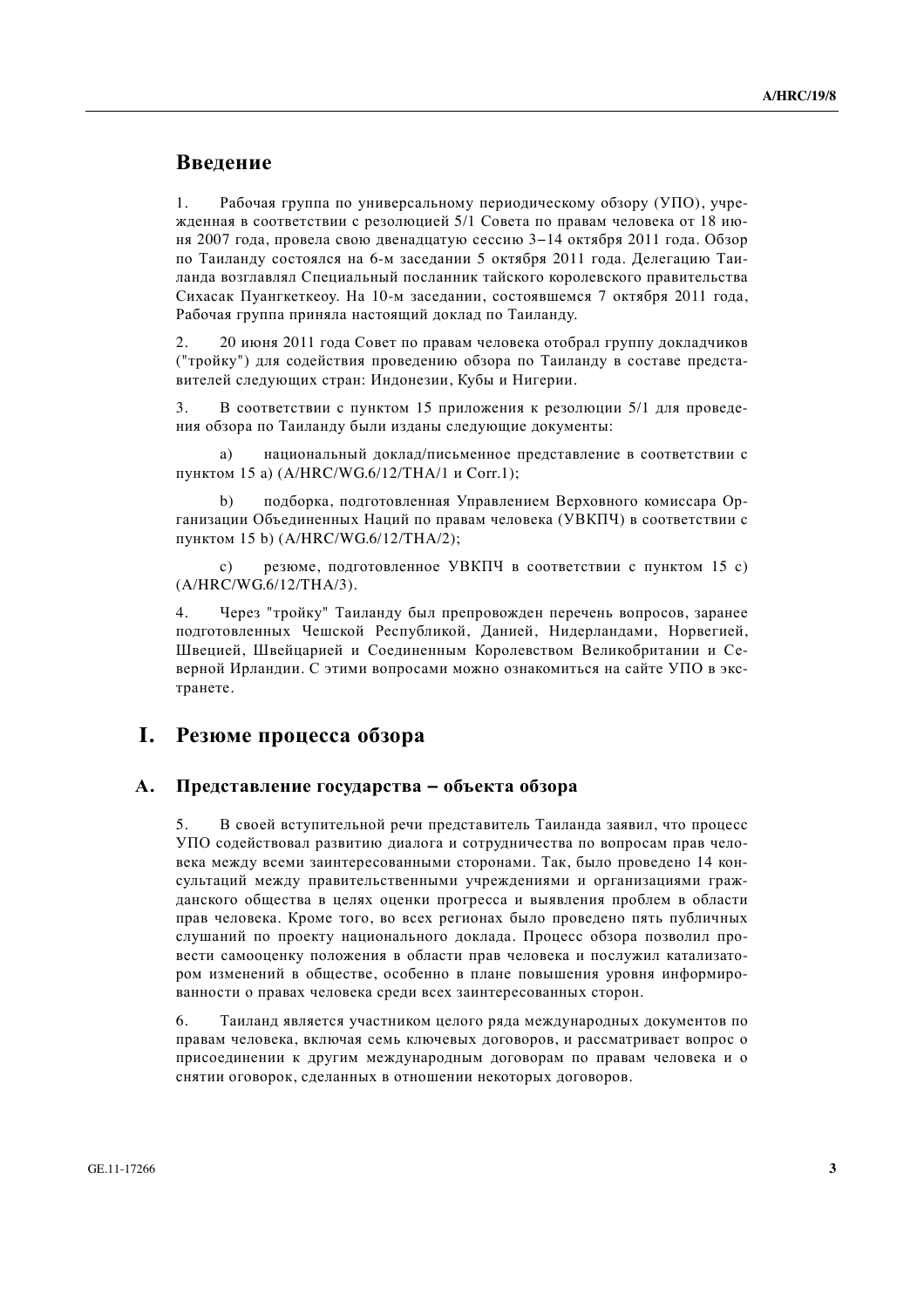7. Делегация Таиланда представила информацию о решимости нового правительства и далее содействовать развитию демократии и уделять приоритетное внимание правам человека в его политике. Таиланд сообщил, что он выполнил большинство Целей в области развития, сформулированных в Декларации тысячелетия, в частности в том, что касается сокращения масштабов нищеты. Всем детям обеспечен доступ к 15-детнему обучению в рамках системы государственного образования. Право на здоровье гарантировано в рамках усовершенствованной системы медицинского страхования и Программы общего медицинского обслуживания. Делегация также представила информацию об усилиях правительства по зашите таких маргинальных категорий населения, как дети, женщины, инвалиды, престарелые, члены этнических групп и мигранты.

8. Таиланд признал, что в различных сферах сохраняются проблемы, особенно в связи с политической обстановкой в стране после волнений в мае 2010 года, положением в южных приграничных провинциях, а также в вопросах миграции и торговли людьми. В этом контексте Таиланд упомянул о создании Таиландской комиссии по установлению истины и примирению (ТКИП), недавно сформулировавшей на основе общих для всех принципов справедливости, подотчетности и примирения всех семь рекомендаций, которые были позитивно восприняты правительством.

9. Другая выделенная проблема касается ситуации в южных приграничных провинциях, которая не представляет собой вооруженный конфликт, а обусловлена продолжительным насилием и нуждается в урегулировании путем устранения ее коренных причин. Этому региону, известному благоларя его уникальному и самобытному симбиозу тайской, малайской и мусульманской культур, угрожают те, кто совершает акты насилия, используя культурные различия в оправдание своих насильственных действий. Таиланд заявил, что культурные различия не могут служить оправланием того неизбирательного насилия против гражданского населения, которое оказывает негативное физическое и психологическое воздействие на людей. В то же время продолжится рассмотрение утверждений о безнаказанности государственных должностных лиц в рамках гражданского, дисциплинарного и уголовного производства. Таиланд признал, что сложившаяся ситуация требует комплексного подхода.

10. Таиланд также отметил, что миграция и торговля людьми являются теми проблемами, которые необходимо решать на национальном, региональном и международном уровнях. Он представил информацию о проживающих в стране двух миллионах трудящихся-мигрантов, а также о многих тысячах перемещенных лиц и просителей убежища. Признавая вклад трудящихся-мигрантов в развитие страны и необходимость поощрения и защиты их прав, Таиланд констатировал также необходимость защищать целостность его иммиграционного и трудового законодательства и границ. Так, он подчеркнул, что в целях систематической легализации трудящихся-мигрантов и их детей с 2004 года действует процедура регистрации, которую сейчас дополняет процедура проверки гражданства.

#### В. Интерактивный диалог и ответы государства – объекта обзора

11. В ходе интерактивного диалога выступили 52 делегации. Другие выступления, которые не удалось сделать в ходе интерактивного диалога из-за нехватки времени, размещены после получения их текстов на сайте Универсального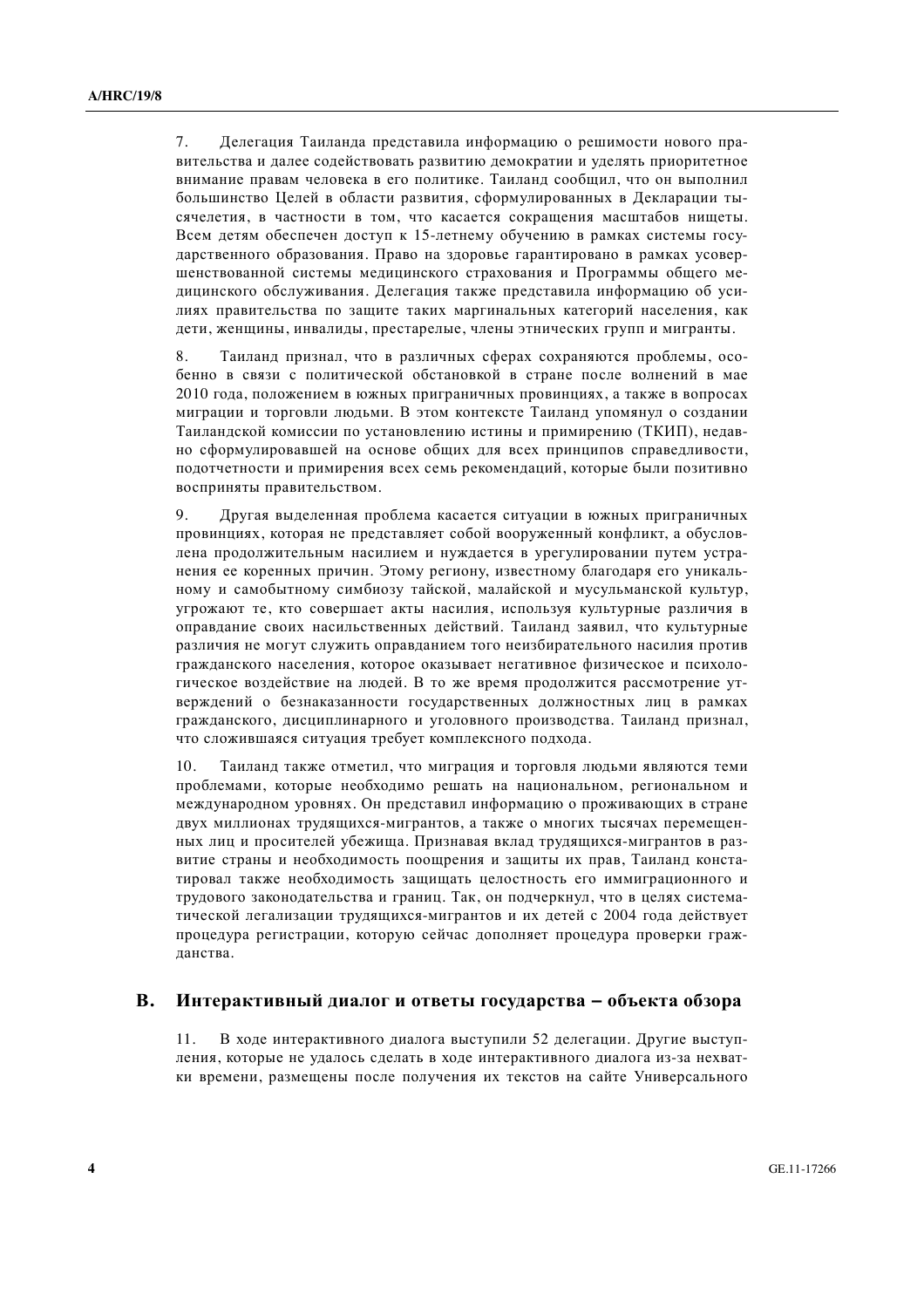периодического обзора в экстранете<sup>1</sup>. Рекомендации, сформулированные в ходе диалога, содержатся в разделе II настоящего доклада.

12. Ряд делегаций выразили Таиланду благодарность за представление доклада, который был подготовлен в консультации с заинтересованными сторонами и носит всеобъемлющий, информативный и самокритичный характер в рамках оценки возникающих проблем.

13. Ряд делегаций высоко оценили вклада Таиланда в работу Совета и его ведушую роль в обзоре Совета.

14. Вьетнам отметил основанный на правах человека полхол, который использует Таиланд в проводимой им политике. Он высоко оценил достижения Таиланда в социально-экономическом развитии, особенно в сферах искоренения нишеты, образования, здравоохранения и обеспечения гендерного равенства. Вьетнам приветствовал приверженность Таиланда сотрудничеству с правозащитными механизмами Организации Объединенных Наций. Он с удовлетворением отметил недавние изменения, происшедшие после всеобщих выборов. Вьетнам сформулировал рекомендации.

15. Шри-Ланка констатировала, что Таиланд является участником ключевых международных договоров по правам человека и ратифицировал 14 Конвенций МОТ. Она высоко оценила достижения Таиланда в деле искоренения крайней нищеты; в осуществлении десятого Национального плана развития; в проведении основанной на правах человека политики в сфере образования; в реализаиии Программы обшего мелицинского обслуживания: в решительном искоренении всех форм насилия в отношении женщин; в принятии мер по защите прав детей; в проведении политики "Образование для всех" и в решительной борьбе с торговлей людьми. Шри-Ланка сформулировала рекомендации.

16. Сингапур отметил реформы, проведенные Таиландом в целях защиты прав человека, и прогресс, достигнутый в сферах здравоохранения, образования, сокращения масштабов нищеты и сельского развития. Он высоко оценил достижение Таиландом Цели 1, касающейся искоренения крайней нишеты, среди Целей в области развития, сформулированных в Декларации тысячелетия. Сингапур приветствовал оказываемую Таиландом поддержку правозащитных механизмов АСЕАН. Он признал наличие у Таиланда проблем в плане пресечения торговли людьми и приветствовал направление Специальному докладчику по вопросу о торговле людьми приглашения посетить Таиланд. Сингапур сформулировал рекомендации.

17. Филиппины особенно отметили достижение Таиландом Цели 1, касающейся искоренения крайней нищеты, среди Целей в области развития, сформулированных в Декларации тысячелетия. Филиппины дали высокую оценку усилиям по ликвидации социального неравенства; осуществлению права на образование для всех детей, особенно детей трудящихся-мигрантов; прогрессу, достигнутому в борьбе с детским трудом и торговлей людьми, а также активной деятельности Таиланда в АСЕАН. Филиппины призвали Таиланд устранить структурные недостатки и продолжать наращивать институциональный потенциал. Филиппины сформулировали рекомендации.

 $1$  Речь идет о выступлениях Португалии, Дании, Мальдивских Островов, Эквадора, Нидерландов, Румынии, Чили, Ирака, Тимор-Лешти, Бельгии, Кыргызстана, Афганистана, Латвии, Мексики, Гватемалы, Марокко, Коста-Рики, Йемена и Нигерии.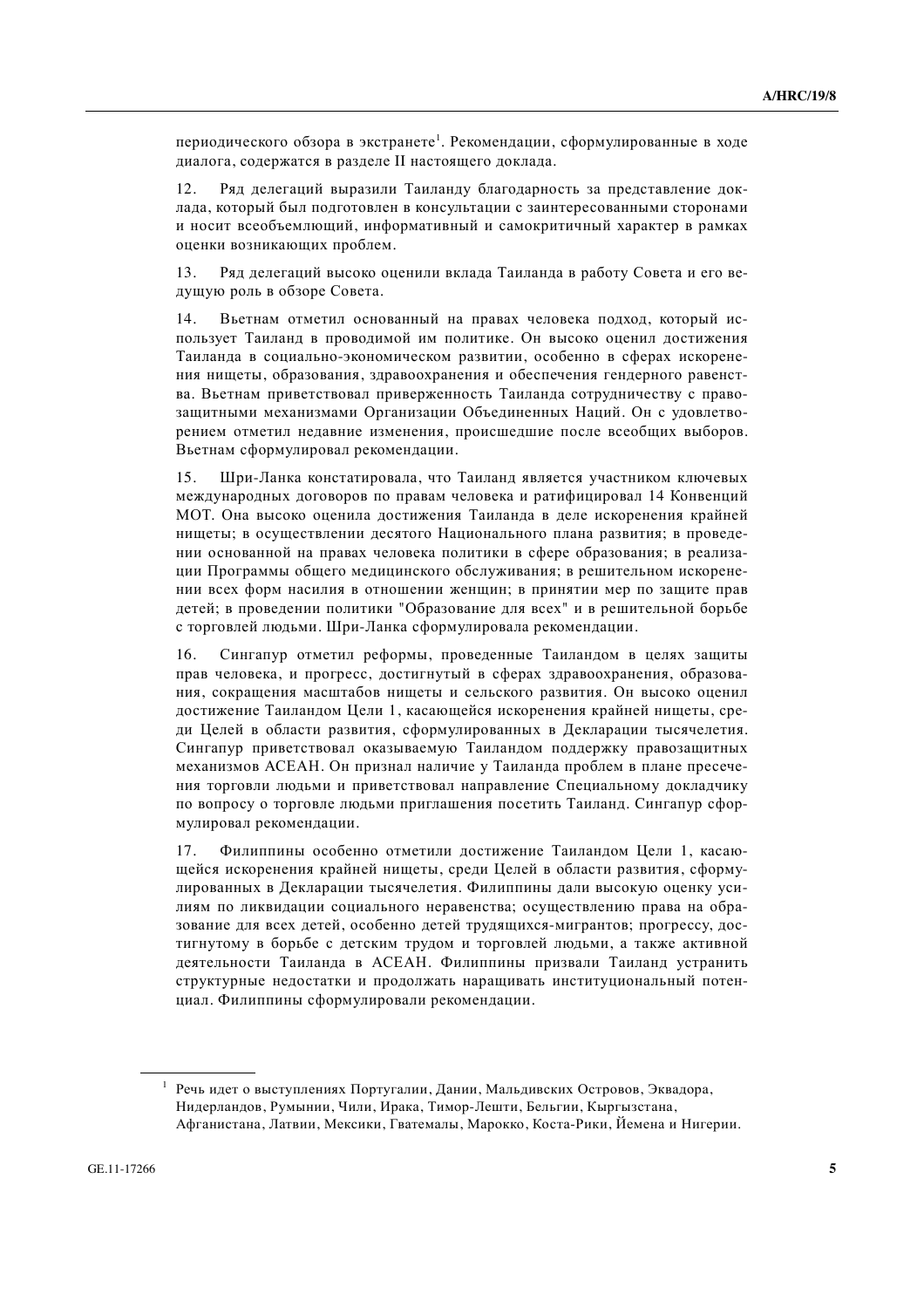18. Бруней-Даруссалам приветствовал решимость Таиланда защищать права человека на национальном и региональном уровнях, усилия по достижению социального равенства и справедливости в рамках Национального плана социально-экономического развития; программы и политику, направленные на искоренение крайней нишеты, что обеспечило лостижение Цели 1 срели Целей в области развития, сформулированных в Лекларации тысячелетия, а также меры по защите права на труд, здоровье и образование. Бруней-Даруссалам сформулировал рекомендации.

19. Лаосская Народно-Демократическая Республика высоко оценила достижение Пели 1 среди Пелей в области развития, сформулированных в Лекларации тысячелетия. Она пожелала Таиланду продолжать идти по пути примирения. Отметив, что Таиланд является участником крупных международных договоров по правам человека, она приветствовала принятый в Таиланде Национальный план действий в области прав человека; его диалог с гражданским обществом; усилия, прилагаемые в целях снятия оговорок к международным договорам по правам человека и ратификации Конвенций МОТ, а также выполнение рекомендаций договорных органов. Лаосская Народно-Демократическая Республика сформулировала рекомендации.

20. Камбоджа высоко оценила усилия Таиланда, направленные на продвижение вперед демократических процессов; укрепление правопорядка и проведение политики по улучшению положения в области прав человека. Камбоджа приветствовала решимость Таиланда поощрять всеохватывающее и справедливое развитие. Она констатировала прогресс, лостигнутый в рамках обеспечения доступного образования и здравоохранения, а также в решении проблемы торговли людьми. Камбоджа дала высокую оценку выполнению Цели 1, касающейся искоренения крайней нищеты, среди Целей в области развития, сформулированных в Декларации тысячелетия. Камбоджа сформулировала рекомендации.

21. Малайзия позлравила Таиланд с недавним проведением мирных выборов и с присоединением к Конвенции Организации Объединенных Наций против коррупции. Она с удовлетворением отметила прогресс, достигнутый Таиландом в деле выполнения Цели 1 среди Целей в области развития, сформулированных в Декларации тысячелетия, и уделение приоритетного внимания устранению социально-экономического неравенства, особенно между городскими и сельскими районами. Малайзия запросила информацию о сферах, где в целях поощрения прав человека действуют межведомственные группы, возникающие в рамках партнерства между государственными структурами. Малайзия сформулировала рекомендации.

22. Куба с удовлетворением отметила достижения Таиланда в деле искоренения нищеты в соответствии с Целью 1 среди Целей в области развития, сформулированных в Декларации тысячелетия; позитивные результаты в деле поощрения и защиты права на образование; уровень грамотности в 98%; всеохватывающую и справедливую систему образования; Программу общего медицинского обслуживания, а также поощрение и защиту прав детей, женщин, инвалидов и престарелых. Куба сформулировала рекомендации.

23. Китай приветствовал разработку Таиландом второго Национального плана действий в области прав человека. Китай высоко оценил выполнение Таиландом Цели 1 среди Целей в области развития, сформулированных в Декларации тысячелетия; значительное внимание, уделяемое здравоохранению, образованию, защите прав детей, женщин, престарелых и трудящихся-мигрантов, а также усилия по борьбе с торговлей людьми. Отметив, что в Таиланде до сих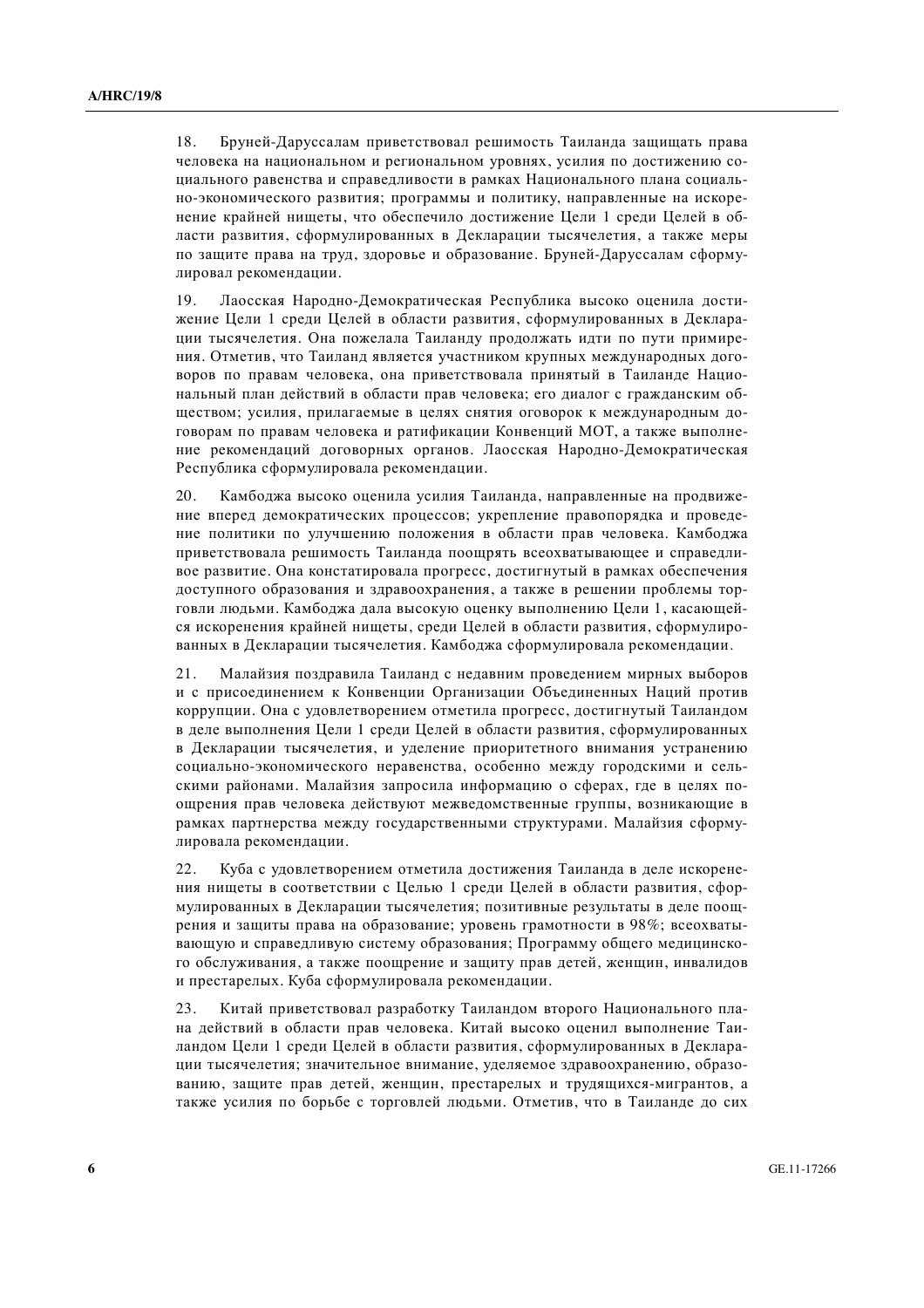пор сохраняются проблемы, Китай выразил надежду на то, что международное сообщество окажет Таиланду помощь в наращивании его потенциала.

24. Мьянма отметила усилия Таиланда по созданию механизма рассмотрения жалоб на нарушения прав человека в целях повышения эффективности его систем мониторинга. Она приветствовала меры, принимаемые Таиландом для обеспечения поощрения и защиты прав трудящихся-мигрантов, в частности процедуру проверки гражданства. Мьянма сформулировала рекомендацию.

25. Индонезия высоко оценила поставленные Таиландом в сфере развития залачи, которые ориентированы главным образом на обеспечение справелливости бедным и находящимся в неблагоприятном положении лицам, а также на сокращение масштабов неравенства, как это было рекомендовано Национальным комитетом и Национальной ассамблеей по вопросам реформы. Индонезия приветствовала приверженность Таиланда защите прав человека и прогресс, достигнутый в разработке законодательства о правах человека. Она отметила роль гражданского общества, предпринимателей и средств массовой информации в поошрении и зашите прав человека. Индонезия сформулировала рекоменлании.

26. Дав высокую оценку мирной смене правительства. Соелиненное Королевство Великобритании и Северной Ирландии настоятельно призвало Таиланд обеспечить эффективность правовых и институциональных основ зашиты прав человека. Оно выразило особое беспокойство в связи с использованием законодательства в целях контроля за правом на свободу выражения мнений. Оно заявило о своей решительной поллержке Комиссии по установлению истины и примирению и высказало надежду на улучшение положения в южном Таиланде. Соединенное Королевство сформулировало рекомендации.

27. Алжир поздравил Таиланд с успешным проведением недавних выборов и призвал его продолжать следовать по пути примирения. Алжир отметил приверженность Таиланда праву на развитие и подчеркнул важное значение, уделяемое повышению роли женщин в общественной жизни. Алжир сформулировал рекомендации.

28. Франция констатировала, что Законы об оскорблении представителей власти и о киберпреступности применяются произвольным образом, который ограничивает свободу выражения мнений и информации. Она с беспокойством отметила, что чрезвычайные декреты продолжают действовать и порождают многочисленные нарушения прав человека. Франция выразила сожаление в связи с сохранением смертной казни в Таиланде. Она подчеркнула, что особое беспокойство вызывает положение рохингья. Франция сформулировала рекомендации.

29. В связи с образованием и подготовкой в области прав человека Словения приветствовала решимость Таиланда защищать и поощрять права человека. Она высоко оценила обеспечение Таиландом прав детей, выделив снятие оговорки к статье 7 Конвенции о правах ребенка. Словения отметила необходимость улучшений во многих сферах защиты прав человека и принятый Таиландом план по решению этой задачи. Словения сформулировала рекомендации.

30. Япония дала высокую оценку отличному выполнению Таиландом председательских функций в АСЕАН в том, что касается защиты прав человека. Япония приветствовала меры, принимаемые для борьбы с торговлей людьми, и признание сохраняющихся проблем с осуществлением законов. Япония отдала Таиланду должное за защиту и поощрение прав человека перемещенных лиц и выразила надежду на то, что он будет принимать меры в целях расширения воз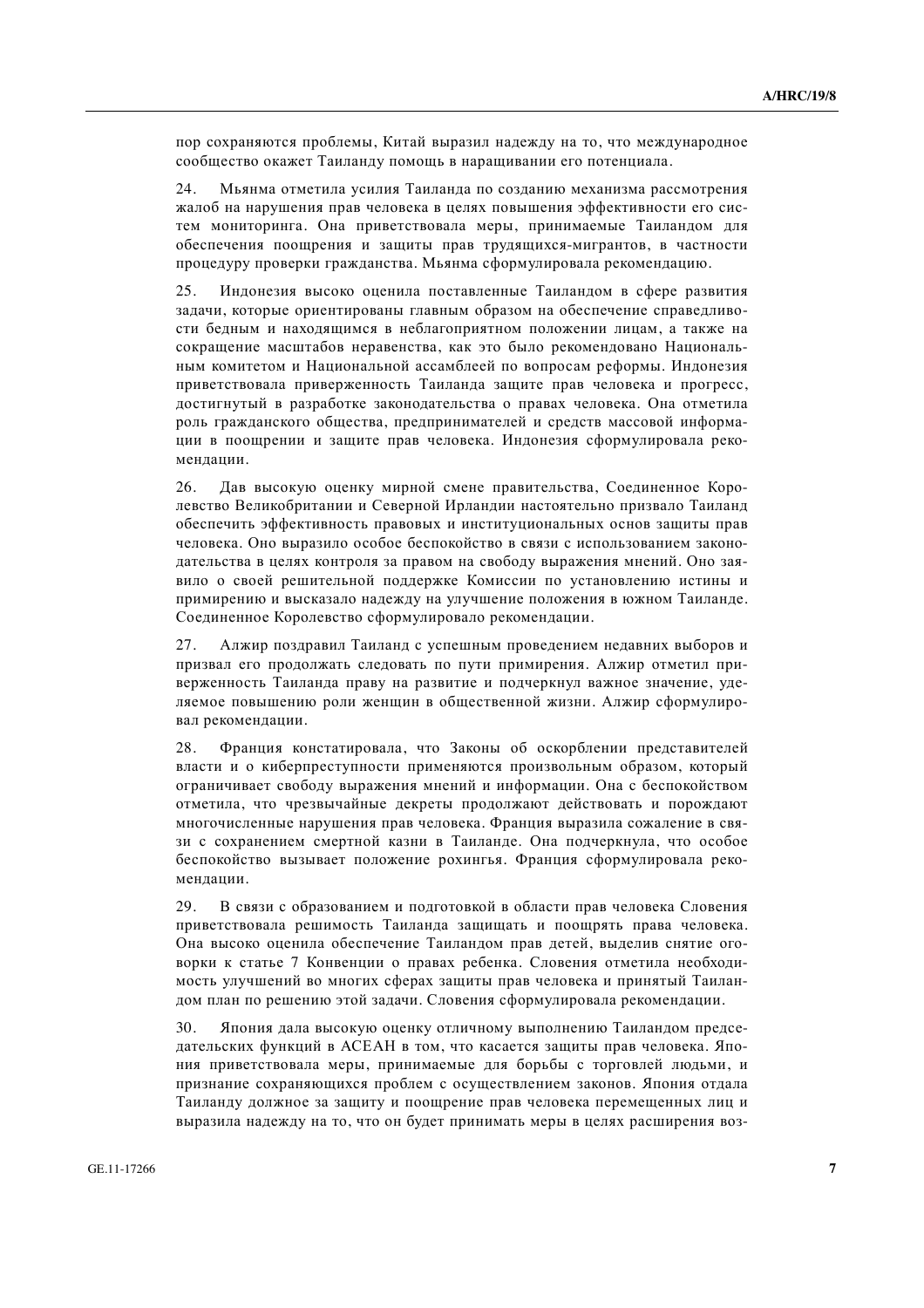можностей самообеспечения перемещенных лиц. Япония сформулировала рекомендации.

31. Австрия приветствовала реформы, проводимые Таиландом в сфере отправления правосудия, доступа к правосудию и запрещения пыток. Австрия выразила беспокойство в связи с безнаказанностью сотрудников служб безопасности, совершивших акты насилия; преследованиями и исчезновениями правозащитников; случаями смерти в изоляторах и тюрьмах. Австрия запросила информацию о мерах, направленных на совершенствование судебной и пенитенциарной системы, а также на сокращение числа женщин и детей, содержащихся в тюрьмах. Австрия сформулировала рекомендации.

32. Бутан приветствовал уделение приоритетного внимания поощрению и защите прав человека, особенно прав женщин и детей, праву на развитие, гендерному равенству и борьбе против торговли людьми. Он высоко оценил создание Единых кризисных центров для оказания помощи жертвам и принятие Бангкокских правил в целях ликвидации дискриминации в отношении женщинзаключенных. Бутан сформулировал рекомендации.

33. Никарагуа отметила Национальный план действий в области прав человека (2009–2013 голы), направленный на более эффективное осуществление прав человека на всей территории страны. Никарагуа констатировала сокрашение за 10 лет масштабов нищеты на 25%; общий охват медицинским обслуживанием и обеспечение базового образования. Она отметила усилия Таиланда и достигнутые им результаты за последние десятилетия. Никарагуа сформулировала рекоменлации.

34. Непал приветствовал законодательные, политические и институциональные меры Таиланда в области прав человека и его решимость заложить институциональную основу для демократии, верховенства права и процесса примирения. Непал высоко оценил инициативы в сфере здравоохранения, образования и расширения возможностей женщин, а также решимость Таиланда гарантировать право на труд, права детей, инвалидов, престарелых и маргинальных групп. Непал поздравил Таиланд с его социально-экономическими достижениями. Непал сформулировал рекомендации.

35. Соединенные Штаты Америки высоко оценили проведение в Таиланде недавних выборов и призвали правительство продолжать процесс примирения. Они приветствовали решимость нового правительства усилить официальную поддержку Комиссии по установлению истины и примирению для продолжения ее текущих расследований и всестороннего выполнения поставленных перед ней задач. Соединенные Штаты Америки сформулировали рекомендации.

36. Австралия выразила обеспокоенность наличием жертв во время прошлогодних протестов и высказала надежду на то, что Комиссия по установлению истины и примирению получит доступ к необходимым ресурсам и информации. Австралия отметила решимость Таиланда вести борьбу с торговлей людьми и призвала его ратифицировать соответствующие международные договоры. Она предложила комитету, дающему заключения по случаям оскорбления представителей власти, принимать во внимание свободу выражения мнений. Касаясь конфликта в южном Таиланде, Австралия призвала к диалогу и к проведению беспристрастных расследований нарушений прав человека. Австралия сформулировала рекомендации.

37. Канада отметила значительный прогресс, достигнутый Таиландом в деле укрепления прав человека, сокращения масштабов нищеты и выполнения Целей в области развития, сформулированных в Декларации тысячелетия. Она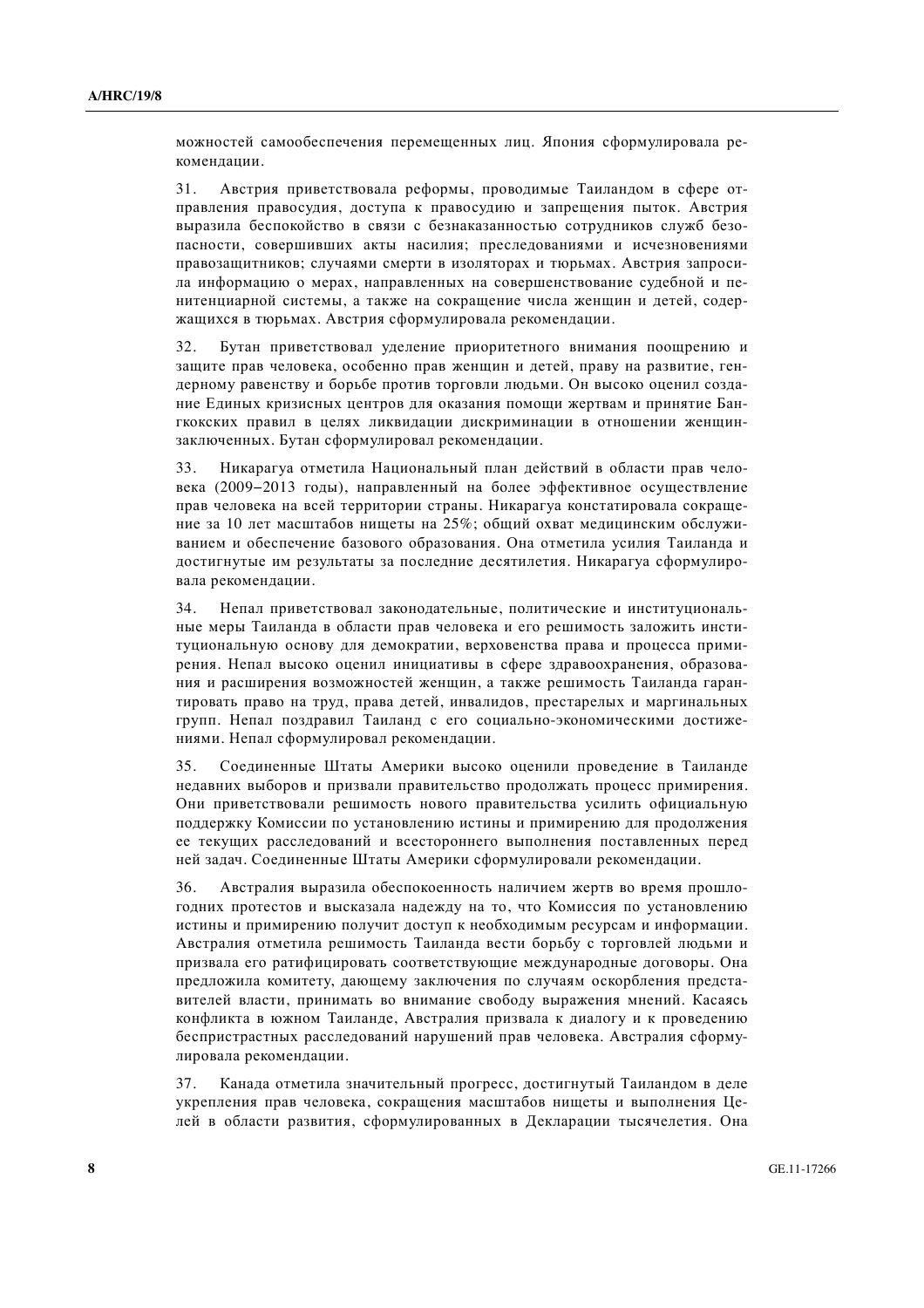вновь выразила беспокойство в связи с несоответствием специальных законов о безопасности международным стандартам, а также в связи со случаями безнаказанности, некоторыми ограничениями свободы выражения мнений и средств массовой информации, возвращением просителей убежища и применением смертной казни. Канада сформулировала рекомендации.

38. Финляндия с удовлетворением отметила признание Таиландом случаев применения насилия в отношении женщин, низкого представительства женщин в политике и высокого уровня распространения ВИЧ/СПИЛа среди женщин. особенно среди лиц, занятых в сфере сексуальных услуг. Финляндия запросила информацию о мерах, направленных на обеспечение прав человека лиц, занятых в сфере сексуальных услуг, особенно права на здоровье. Финляндия констатировала, что несколько специальных докладчиков запросили разрешение на посешение Таиланда, и она хотела бы узнать, даст ли Таиланд такое разрешение. Финляндия сформулировала рекомендации.

39. Новая Зеландия дала высокую оценку проведенным в Таиланде выборам и мирному переходу. Она выделила такие проблемы, как последствия мер по обеспечению безопасности для произвольных задержаний и свободы выражения мнений, а также предположительно большое число случаев внесудебных казней в течение последнего десятилетия. Она приветствовала усилия Таиланда по борьбе со злоупотреблениями в отношении мигрантов. Новая Зеландия сформулировала рекомендации.

40. Касаясь беспокойства, высказанного в связи с политической ситуацией, особенно в связи с утверждениями о чрезмерном применении силы во время событий в мае 2010 года, Таиланд напомнил, что, как общее правило, во всех инцидентах применялись семь международно признанных способов сдерживания толпы и что случаи предполагаемого чрезмерного применения силы сотрудниками служб безопасности расследуются. Кроме того, в соответствии с рекоменлациями, сформулированными Комиссией по установлению истины и примирению в отношении задержания протестовавших, правовая и финансовая помошь была предоставлена тем задержанным, которые ходатайствовали об освобождении под поручительство. Таким образом, семь основных лидеров и 25 протестовавших были выпущены на свободу под залог. До настоящего времени правительство также выделило в совокупности приблизительно 3,5 млн. долл. США на оказание помощи, в том числе на выплату положенной по закону компенсации за погибших и пострадавших.

41. Касаясь беспокойства, высказанного относительно ограничений, введенных в отношении свободы выражения мнений, в частности на основании Закона об оскорблении представителей власти, Таиланд заявил, что были приняты меры во избежание возможных проблем, связанных с применением этого Закона. Так, в Управлении Королевской тайской полиции создан специальный комитет для рассмотрения обоснованности обвинений, выдвинутых против отдельных лиц на основании этого Закона, а также учрежден консультативный комитет для правоохранительных органов, который функционирует в качестве дополнительного механизма контроля.

42. Касаясь Закона о киберпреступности, Таиланд пояснил, что необходимо получить санкцию суда для того, чтобы власти могли закрыть доступ к вебсайтам, и что в этот Закон вносятся изменения, в том числе посредством запроса мнений провайдеров Интернета и вебхостинга, с тем чтобы он соответствовал международным стандартам.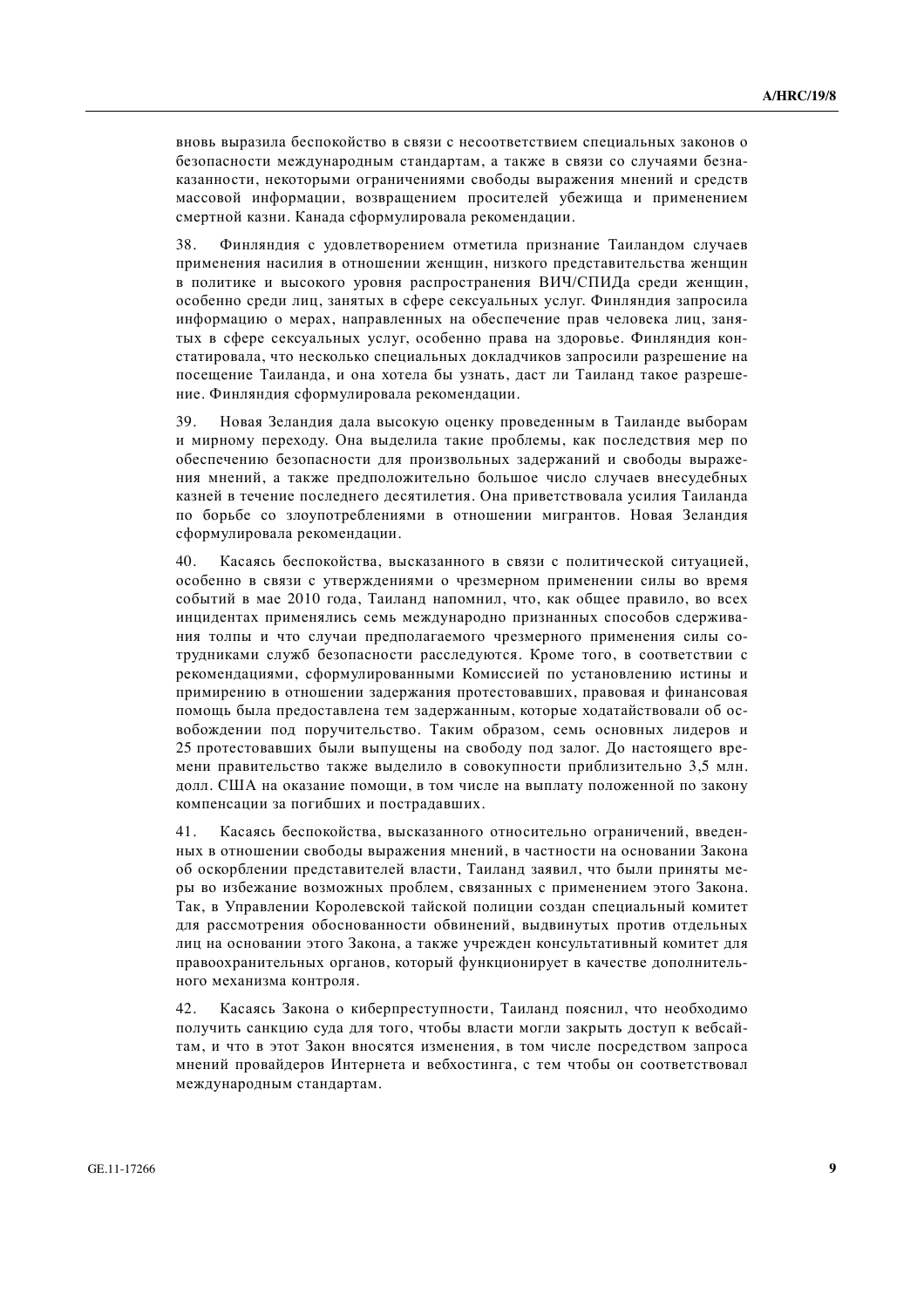43. Касаясь смертной казни, Таиланд вновь подчеркнул, что была отменена смертная казнь для лиц моложе 18 лет и более не выносится смертный приговор беременным женщинам и лицам, страдающим от психических расстройств.

44. Касаясь условий содержания в тюрьмах, Таиланд сообщил, что все предполагаемые преступники могут ходатайствовать о временном освобождении и что Министерство юстиции выделяет средства тем, кто не в состоянии выплатить залог. Кроме того, в Уголовно-процессуальный кодекс внесены изменения, которые предусматривают меры наказания, альтернативные тюремному заключению.

45. В связи с вопросами о судебной системе Таиланд заявил, что независимость судебных органов гарантирована Конституцией и что Таиланд полон решимости обеспечивать эффективное, транспарентное и оперативное отправление правосудия.

46. Касаясь Декрета о чрезвычайном положении в южных приграничных провинциях, Таиланд отметил, что проявления насилия обусловили потребность в принятии специальных законов о безопасности. Однако Декрет о чрезвычайном положении не предусматривает безнаказанность государственных должностных лиц, произвольные аресты или задержание подозреваемых в течение неограниченного периода времени без суда. В этой связи Таиланд подчеркнул, что представители Международного комитета Красного Креста, Национальной комиссии по правам человека, учреждений Организации Объединенных Наций и дипломатического корпуса получили возможность беседовать с задержанными. Кроме того, раз в три месяца Кабинет министров рассматривает Декрет о чрезвычайном положении в целях поэтапной отмены специальных законов о безопасности.

47. Иелегация Таиланда рассказала о мерах по зашите правозашитников и их семей, в том числе посредством принятия Закона о защите свидетелей.

48. В отношении вопросов, касающихся перемещенных лиц и просителей vбежиша, делегация напомнила, что, хотя Таиланд и не является участником принятой в 1951 году Конвенции о статусе беженцев, он последовательно соблюдает гуманитарные принципы, включая принцип невозвращения.

49. Касаясь задержания нелегальных мигрантов, делегация Таиланда заявила, что нелегальным мигрантам оказывается необхолимая гуманитарная помощь и с учетом обстоятельств каждого случая принимаются решения об их условном освобождении.

50. По вопросу о применении пыток делегация Таиланда сообщила, что применение пыток запрещено Конституцией и что правительство прилагает усилия для включения определения пытки во внутригосударственное законодательство.

51. Кроме того, Таиланд рассматривает вопрос о снятии оговорок, сделанных в соответствии со статьей 7 Конвенции о правах ребенка, статьей 16 Конвенции о ликвидации всех форм дискриминации в отношении женщин и статьями 6 и 9 Международного пакта о гражданских и политических правах.

52. Индия отметила созданную в Таиланде нормативную и институциональную базу защиты прав человека, в частности прав детей, женщин, престарелых, инвалидов, членов этнических групп и мигрантов. Индия высоко оценила прием Таиландом беженцев и перемещенных лиц, оказание помощи трудящимсямигрантам и решительную борьбу с торговлей людьми, детской проституцией и насилием в отношении детей. Она задала вопрос об опыте, накопленном Таи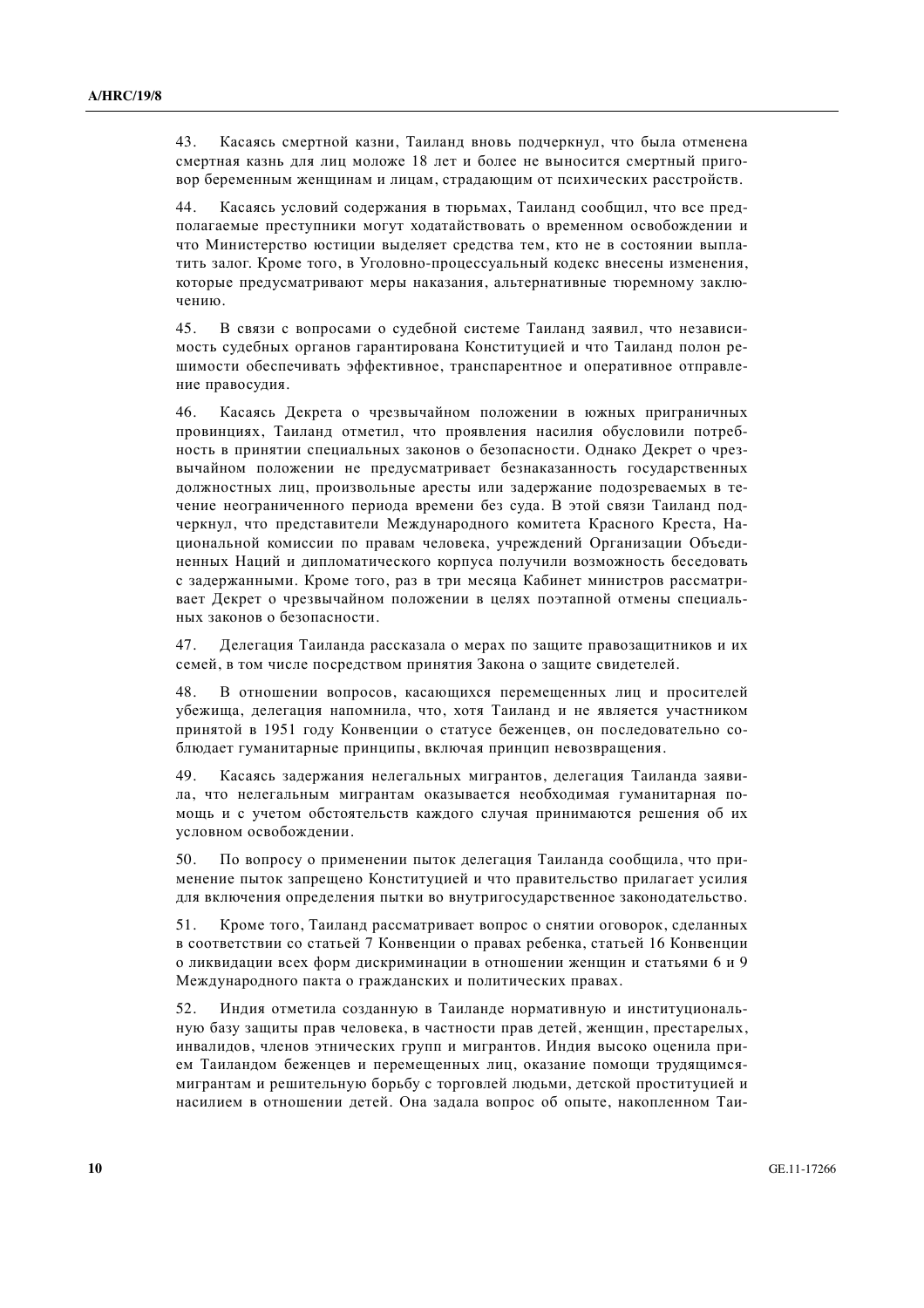ландом в деле осуществления политики и стратегии развития детей дошкольного возраста.

53. Катар приветствовал меры, принимаемые для защиты уязвимых групп и для пресечения детского труда, в том числе посредством создания Национального комитета, возглавляемого премьер-министром и призванного покончить с наихудшими формами детского труда, а также посредством принятия законов о защите прав лиц с особыми потребностями. Катар спросил, охватывает ли политика по обеспечению всем лоступа к образованию всех женщинмусульманок, проживающих на юге страны. Катар сформулировал рекомендании.

54. Ливан отметил ту решимость отстаивать ценности демократии, которую Таиланд продемонстрировал, организовав выборы и ускорив процесс примирения. Он дал позитивную оценку усилиям, прилагаемым для более полного учета интересов женщин и детей в системе уголовного правосудия. Ливан сформулировал рекомендации.

55. Египет отметил меры, принимаемые для обеспечения политической стабильности и справедливости для всех, а также внимание, уделяемое созданию прочной правозашитной инфраструктуры. Он также запросил информацию об усилиях, прилагаемых лля обеспечения гендерного равенства, расширения возможностей женшин и борьбы с летским трудом и эксплуатацией. Он запросил обновленную информацию о принятии мер для устранения социального и экономического неравенства. Египет сформулировал рекомендации.

56. Оман отметил, что Таиланд вошел в число первых 48 государств, принявших в 1948 году Всеобщую декларацию прав человека, стал участником многих основополагающих международных договоров о правах человека и прилагает усилия для защиты прав человека на региональном и международном уровнях. Оман сформулировал рекомендации.

57. Норвегия дала высокую оценку сотрудничеству Таиланда с правозащитными механизмами. Она признала, что Таиланлу необхолимо установить баланс межлу зашитой конституционной монархии и уважением права отлельных лиц выражать их мнения. Норвегия выразила готовность поделиться накопленным ею в этой области опытом. Она выразила обеспокоенность резким ростом числа обвинений в оскорблении прелставителей власти и обвинительных приговоров в последние годы. Она приветствовала создание Комиссии по установлению истины и примирению. Норвегия сформулировала рекомендации.

58. Пакистан особо отметил приверженность Таиланда уважению прав человека, что, в частности, нашло выражение в его активном участии в работе правозащитной системы и в размещении в стране регионального отделения УВКПЧ. Пакистан констатировал значительное сокращение масштабов нищеты за последние два десятилетия и с удовлетворением принял к сведению усилия правительства по борьбе с торговлей людьми. Пакистан сформулировал рекомендацию.

59. Республика Молдова отдала Таиланду должное за создание механизмов защиты прав человека, в частности Национального комитета по политике в области прав человека, и приветствовала осуществление правительством второго Национального плана действий в области прав человека. Она отметила усилия, прилагаемые для достижения равенства мужчин и женщин и для борьбы с торговлей людьми. Республика Молдова сформулировала рекомендации.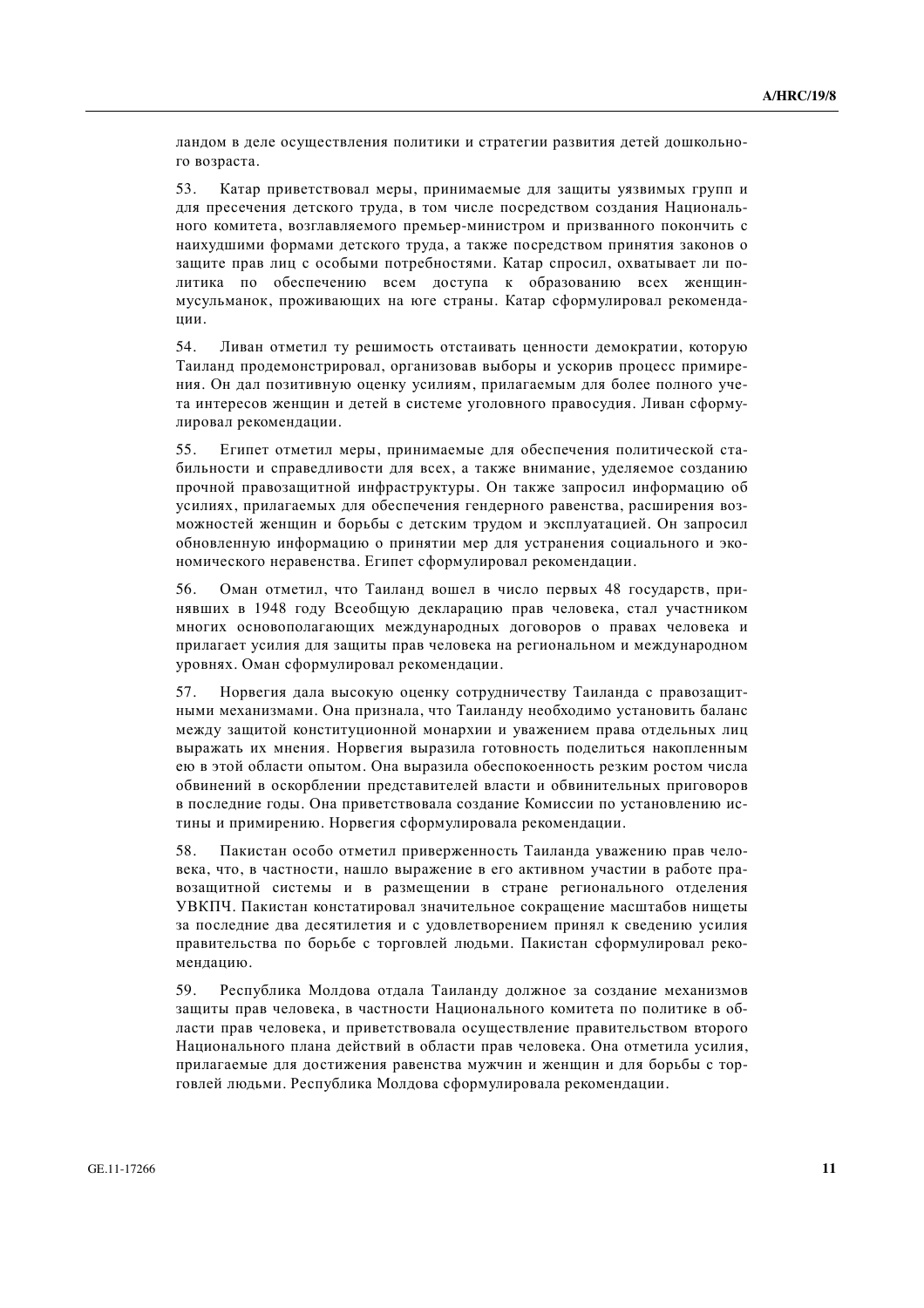60. Бразилия отметила меры, принимаемые для борьбы с насилием в отношении женщин, а также то, что эта проблема остается нерешенной. Бразилия признала социально-экономические достижения Таиланда, констатировав все более частые проявления неравноправия. Бразилия позитивно оценила действующую в Таиланде Программу общего мелицинского обслуживания и запросила информацию о доступе иностранцев к медицинским услугам. Бразилия попрежнему обеспокоена теми ограничениями своболы мнений и их своболного выражения, которые установлены в Декрете о чрезвычайном положении, Законе об оскорблении представителей власти и Законе о киберпреступности. Бразилия сформулировала рекомендации.

61. Германия спросила, пересмотрит ли правительство Закон об оскорблении представителей власти. Она задала вопрос о намерении Таиланда ратифицировать Конвенцию о статусе беженцев. Протокол 1967 года и Конвенцию о статусе апатридов, а также о мерах, которые Таиланд примет для обеспечения регистрации новорожденных детей беженцев. Германия спросила, каким образом Таиланд будет улучшать положение в области прав человека и обеспечивать верховенство закона на юге страны.

62. Гондурас отметил усилия Таиланда по защите прав человека, в том числе его программы в сфере образования для детей и План действий в области прав человека. Гондурас констатировал проблемы, связанные с насилием в отношении детей и с участием детей в вооруженных группах. Гондурас задал Таиланду вопрос о намерении ратифицировать Международную конвенцию о защите прав всех трудящихся-мигрантов и членов их семей и пригласить Специального докладчика, а также о гарантиях доступа к правосудию для трудящихсямигрантов. Гондурас сформулировал рекомендации.

63. Уругвай отметил структурные реформы Таиланда, направленные на обеспечение социальной справедливости для наиболее бедных жителей страны. Уругвай особо выделил сокращение масштабов нищеты и выполнение Цели 1 среди Целей в области развития, сформулированных в Декларации тысячелетия. Уругвай приветствовал то приоритетное значение, которое Таиланл прилает правам женщин, и призвал его продолжать принимать меры в этом направлении. Он приветствовал создание механизмов по осуществлению Конвенции о правах ребенка. Уругвай сформулировал рекомендации.

64. Словакия отметила активное участие Таиланда в работе Совета по правам человека и отдала ему должное за обеспечение прав детей, в частности в рамках борьбы против сексуальных надругательств и торговли в целях сексуальной эксплуатации. Она с удовлетворением констатировала поддержку, оказываемую Таиландом отделению УВКПЧ в Бангкоке. Словакия сформулировала рекомендации.

65. Республика Корея отметила решимость Таиланда защищать и поощрять права человека, особенно уязвимых лиц и женщин-заключенных. Она приветствовала оказание помощи жертвам насилия и выделила инициативы в области образования в южном Таиланде, направленные на сокращение масштабов насилия в отношении детей. Республика Корея выразила беспокойство в связи с сохранением стереотипов в отношении женщин. Она призвала к искоренению детского труда и созданию соответствующей системы контроля. Республика Корея сформулировала рекомендации.

66. Южная Африка поддержала усилия Таиланда по снятию оговорок. Она запросила информацию о прогрессе, достигнутом в деле решения проблемы насилия в отношении детей. Она настоятельно призвала Таиланд запросить по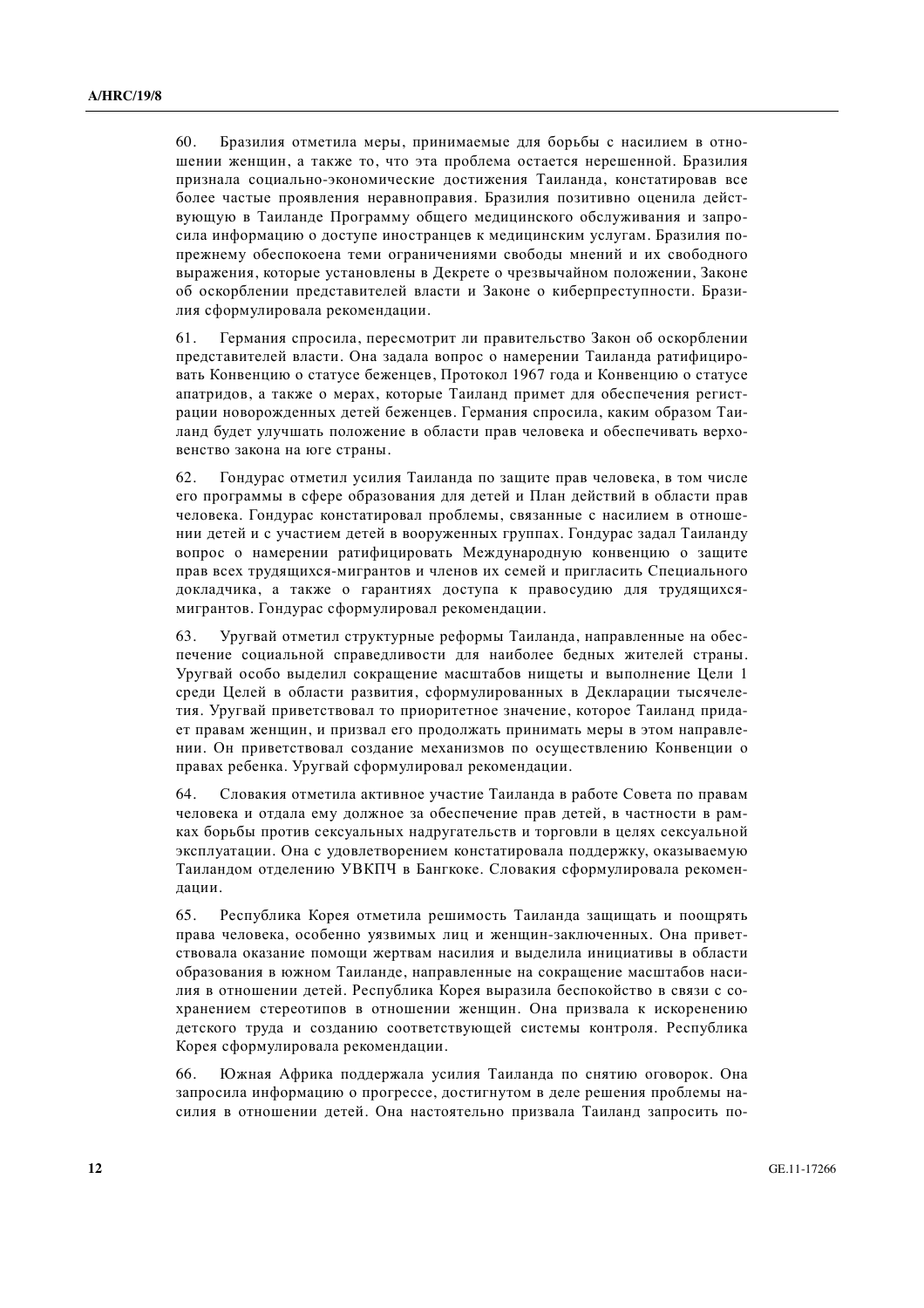мощь для организации образования и подготовки в области прав человека, а также для наращивания потенциала в целях усиления правозащитной политики. Южная Африка сформулировала рекомендации.

67. Боливарианская Республика Венесуэла высоко оценила усилия, прилагаемые Таиландом для достижения всеобщего и справедливого социальноэкономического развития посредством сокращения масштабов нищеты и искоренения голода. Она отметила политику и программы по повышению активности населения и оказанию помоши уязвимым лицам, в частности по справелливому распределению земель и ресурсов, а также всеобщему медицинскому обслуживанию. Боливарианская Республика Венесуэла сформулировала рекомендацию.

68. Саудовская Аравия отметила достижения Таиланда, которые содействовали поощрению и защите прав человека как на правовом, так и институциональном уровнях. Саудовская Аравия выделила связанный с правами человека прогресс, особенно в сфере образования и в распространении культуры прав человека срели различных слоев тайского общества. Саудовская Аравия выразила надежду на продолжение этих усилий и сформулировала рекомендации.

69. Бангладеш отметил приверженность Таиланда уважению прав человека и с удовлетворением констатировал его достижения в деле сокращения масштабов нищеты, в сферах образования, здравоохранения и социальной защиты, выделив политику и планы, принятые в этой связи. Бангладеш приветствовал укрепление политической стабильности и расширение возможностей женщин в Таиланле. Он упомянул о проблемах, связанных с социальным неравноправием, торговлей людьми и защитой прав детей, женщин и мигрантов. Бангладеш сформулировал рекомендации.

70. В связи с проблемой торговли людьми правительство Таиланда инициировало процедуру ратификации Конвенции Организации Объединенных Наций против трансграничной организованной преступности и Палермского протокола о предупреждении и пресечении торговли людьми. Кроме того, принятый в 2008 году Закон о пресечении торговли людьми содержит большинство статей упомянутого Протокола, а также многие статьи из подготовленных УВКПЧ Рекомендуемых принципов и руководящих положений по вопросу о правах человека и торговле людьми.

71. Таиланд также разработал руководящие положения и процедуры для идентификации жертв торговли людьми, включая оказание медицинских услуг, психосоциальные консультации, правовую помощь, образование и профессиональную подготовку. Кроме того, жертвы не преследуются за нарушение иммиграционного законодательства и могут оставаться и временно работать в Таиланде в период привлечения виновных лиц к судебной ответственности.

72. Делегация Таиланда пояснила, что в стране начался процесс квалификации детской порнографии в качестве отдельного преступления по национальному законодательству. Таиланд подготовил инструкции о координации усилий правоохранительных органов для защиты детей, ставших жертвами сексуальных надругательств, а полиция и судебные органы ввели в действие нормативные акты о защите частной жизни пострадавших детей и о предупреждении их ревиктимизации. Телесные наказания в школах запрещены законом, и все дети вправе быть зарегистрированными при рождении.

73. Таиланд поощряет гендерное равенство, принимая различные меры, в частности введя уголовную ответственность за изнасилование в браке. Таиланд также прилагает усилия для изменения общественных, культурных и традици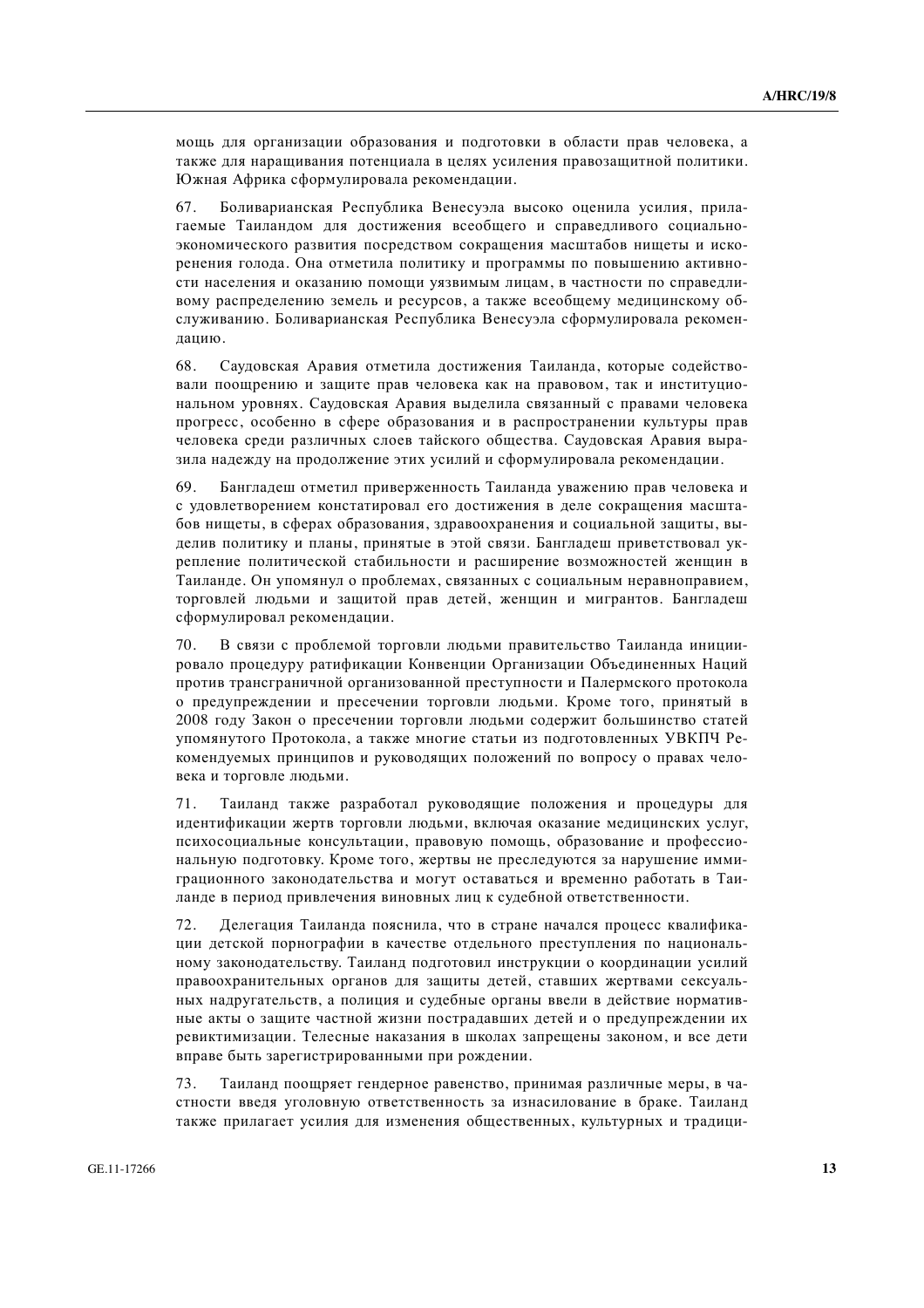онных стереотипов в целях поощрения более активного участия женщин в политической и общественной жизни. В этой связи вступление в должность первой женщины-премьер-министра свидетельствует о решимости Таиланда и о стремлении общества повышать роль женщин в политике. Правительство рассматривает законопроект о гендерном равенстве, и принимаются меры для обеспечения более эффективного осушествления принятого в 2007 году Закона о защите жертв внутрисемейного насилия.

74. Иелегация Таиланда напомнила о том, что масштабы нелоедания детей и уровень смертности детей моложе пяти лет снизились за прошедшие два десятилетия, хотя эта проблема до сих пор существует в некоторых отдаленных районах.

75. Дискриминация в отношении инвалидов запрещена Конституцией, и инвалиды вправе подавать жалобы в Подкомитет по ликвидации дискриминации в отношении инвалилов.

76. Турция высоко оценила решимость Таиланда обеспечивать право на образование для всех детей, достигнутый им прогресс в деле сокращения масштабов нищеты и решение ряда аспектов проблемы торговли людьми. Турция сформулировала рекомендации.

77. Швейцария выразила беспокойство в связи с более частым использованием законов и декретов тайскими властями и проблемой безнаказанности. Отмечая тайскую традицию давать убежище нуждающимся в защите, Швейцария попрежнему обеспокоена тем, что Таиланд не предоставляет этим лицам статус беженцев. Швейцария сформулировала рекомендации.

78. Аргентина приветствовала усилия Таиланда, направленные на продолжение диалога с гражданским обществом в целях поощрения его политической активности, что является одним из способов укрепления прав человека и демократии. Аргентина сформулировала рекомендации.

79. Сирийская Арабская Республика отметила, что, несмотря на возникающие у него проблемы, Таиланд приложил серьезные усилия для улучшения условий жизни своего народа. Сирия упомянула о мерах по укреплению защиты основных свобод и демократии, в частности о принятии Плана действий в области отправления правосудия и об усилиях в сфере развития, обеспечивших сокращение масштабов нищеты в стране. Сирия выделила меры, принятые в сферах здравоохранения и образования, а также для защиты детей от эксплуатации. Сирия призвала продолжать эти усилия.

80. Приветствовав Национальный план действий в области прав человека, Венгрия отметила отсутствие прогресса в том, что касается отмены смертной казни. Венгрия спросила о выводах Комитета, который изучал вопрос о ратификации Римского статута. Венгрия призвала приложить усилия для обеспечения баланса между защитой монархии и уважением права отдельных лиц выражать свои мнения. Она предложила уделять равное внимание как международным, так и национальным и общинным механизмам защиты прав человека. Венгрия сформулировала рекомендации.

81. Констатировав наличие в Таиланде весьма энергичных средств массовой информации, Швеция отметила, что на международном уровне сложилось мнение, что Таиланд присоединился к странам, где меньше всего уважается право на свободное выражение мнений. Швеция высказала беспокойство в связи с ходом расследований и привлечением к ответственности сотрудников полиции и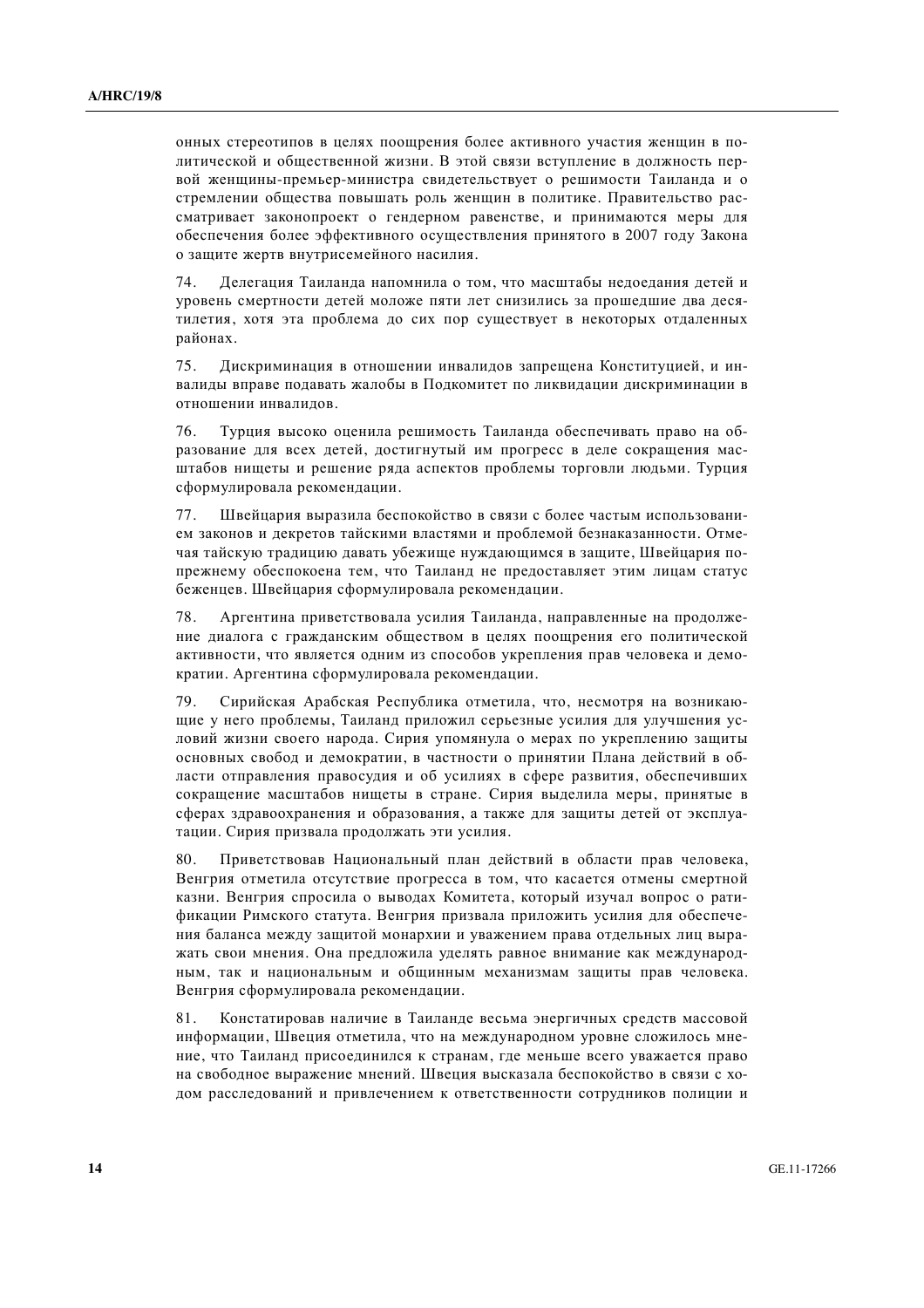военнослужащих на основе полученных жалоб. Швеция сформулировала рекомендации.

82. Чад отметил, что Таиланд прилагает усилия для гарантирования всем жителям доступа к социальному обеспечению и что он содействует процессу примирения. Чад приветствовал решимость Таиланда обеспечить социальную справелливость, сократить социально-экономические различия и повысить уровень благосостояния населения. Чад сформулировал рекомендацию.

83. Испания выделила прогресс, достигнутый в рамках осуществления Нашионального плана лействий в области прав человека, и эффективность механизмов контроля. Испания приветствовала диалог Таиланда с гражданским обществом, а также его сотрудничество с договорными органами. Испания сформулировала рекомендации.

84. Делегация Таиланда сообщила, что принятое премьер-министром в июне 2010 года Постановление о выявлении, аресте и судебном преследовании нелегальных иностранных трудящихся прекратило свое действие в результате объявления амнистии и что был начат новый этап регистрации трудящихсямигрантов, процедуры которой упрощены. Проведены кампании по распространению информации о правах трудящихся-мигрантов, и тем из них, кто столкнулся с жестоким обрашением, открыт лоступ к целому ряду механизмов, в том числе к Национальной комиссии по правам человека.

85. Касаясь вопросов о детском труде, делегация Таиланда сообщила, что использование труда детей моложе 15 лет строго запрешено и что доля работающих детей уменьшилась, в том числе благодаря действиям Трудовой инспекции.

86. Касаясь вопросов о свободе ассоциации и профессиональных союзов, делегация Таиланда заявила, что страна намерена стать участником принятых МОТ Конвенций № 87 и № 98.

87. В заключение делегация подтвердила приверженность правительства Таиланда принципам верховенства права, справедливости и уважения всех прав человека. Она приветствовала конструктивный дух, в котором были сформулированы рекомендации, и обещала уделить серьезное внимание каждой из них. Действительно, многие рекомендации актуальны или уже находятся на стадии осушествления. Делегация Таиланда сообщила, что правительство поддержало полписание Конвенции лля зашиты всех лиц от насильственных исчезновений и готово направить постоянно действующее приглашение всем специальным процедурам. Таиланд планирует организовать целый ряд рабочих совещаний по последующим мерам для повышения уровня информированности о рекомендациях УПО и для объединения усилий с общественностью и гражданским обществом в целях реализации этих рекомендаций. Таиланд также планирует интегрировать рекомендации УПО в свой Национальный план действий в области прав человека и создать механизм контроля для обеспечения прогресса. В практической деятельности Таиланд готов сотрудничать с УВКПЧ, договорными органами и специальными процедурами Совета по правам человека.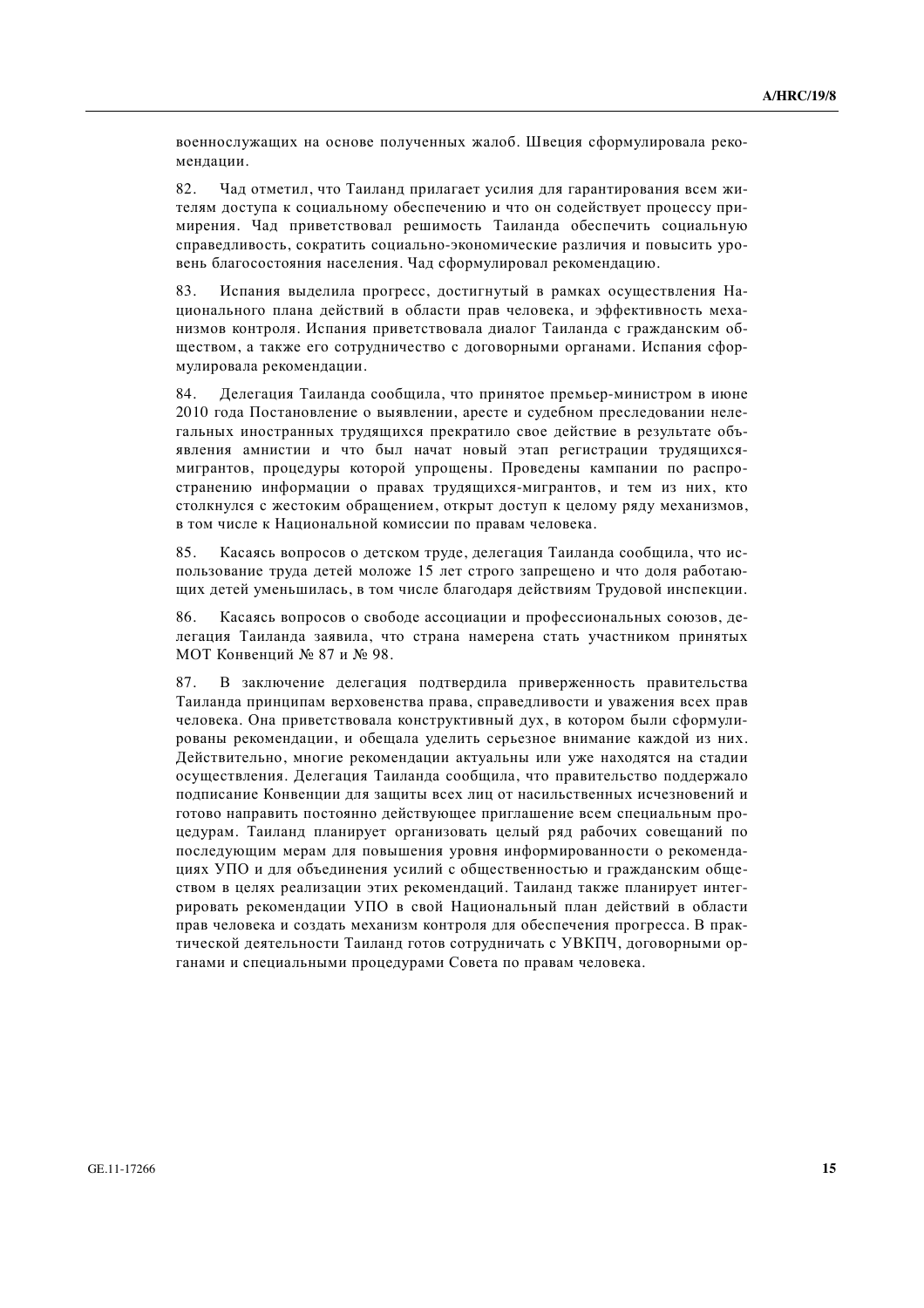## **И.** Выводы и/или рекомендации\*\*

88. **Ниже излагаются рекомендации, сформулированные в ходе интерак**тивного диалога и поддерживаемые Таиландом:

88.1 **и ратифицировать Конвенцию Организации Объединенных** Наций против транснациональной организованной преступности и дополняющий ее Протокол о предупреждении и пресечении торговли дюдьми, особенно женщинами, и наказании за нее, а также Протокол против незаконного ввоза мигрантов по суше, морю и воздуху (Австpaлия);

88.2 **присоелиниться к Палермскому протоколу и продолжать совершенствовать проводимую политику и правовую базу в связи с**  $\mathbf{Top}$ говлей людьми (Норвегия);

88.3 **•• ВКЛЮЧИТЬ В УГОЛОВНЫЙ КОЛЕКС ОПРЕЛЕНИЕ ПЫТКИ, СООТВЕТствующее статье 1 Конвенции против пыток (КПП) (Австрия);** 

88.4 **принять законодательство об уголовном преследовании за** применение пыток и изменить все соответствующие законы для при**ведения их в полное соответствие с обязательствами по КПП (Кана-** $\pi$ **a**):

88.5 **пересмотреть законопроект о гендерном равенстве и в соответствии с КЛДЖ изъять из него исключения, которые делают возможной дискриминацию в отношении женщин (Канада);** 

88.6 **ɭɫɤɨɪɢɬɶ ɩɪɨɰɟɫɫ ɪɚɡɪɚɛɨɬɤɢ ɢ ɩɪɢɧɹɬɢɹ ɡɚɤɨɧɨɩɪɨɟɤɬɚ ɨ** гендерном равенстве (Бразилия);

88.7 продолжать работать над укреплением национальных пра**возащитных и демократических институтов (Непал);** 

88.8 **ɭɤɪɟɩɥɹɬɶ ɢ ɭɫɢɥɢɜɚɬɶ ɧɚɰɢɨɧɚɥɶɧɭɸ ɩɪɚɜɨɡɚɳɢɬɧɭɸ ɢɧ-** $\phi$ раструктуру (Египет);

88.9 продолжать наращивать потенциал учреждений, работаю-**ЩИХ С ИНВАЛИДАМИ, В ТОМ ЧИСЛЕ УЧЕбНЫХ И МЕДИЦИНСКИХ УЧРЕЖДЕНИЙ** (Саудовская Аравия);

88.10 призвать международное сообщество поддержать просьбу Таиланда о предоставлении технической помощи и обмене информа**иней об оптимальной практике в целях расширения возможностей** правительственных учреждений для эффективного осуществления законов о правах человека и совершенствования структуры правоохранительных органов, которая должна способствовать укоренению **основанной на правах человека культуры труда (Оман);** 

88.11 **усилить осуществление правозащитных законов, политики и механизмов, предусмотренных во втором Национальном плане дейɫɬɜɢɣ ɜ ɨɛɥɚɫɬɢ ɩɪɚɜ ɱɟɥɨɜɟɤɚ ɧɚ ɩɟɪɢɨɞ 2009−2013 ɝɨɞɨɜ (ȼɶɟɬɧɚɦ);** 

88.12 активизировать выполнение второго Национального плана действий в области прав человека всеми компетентными правительственными учреждениями (Филиппины);

<sup>\*\*</sup> Выводы и рекомендации не редактировались.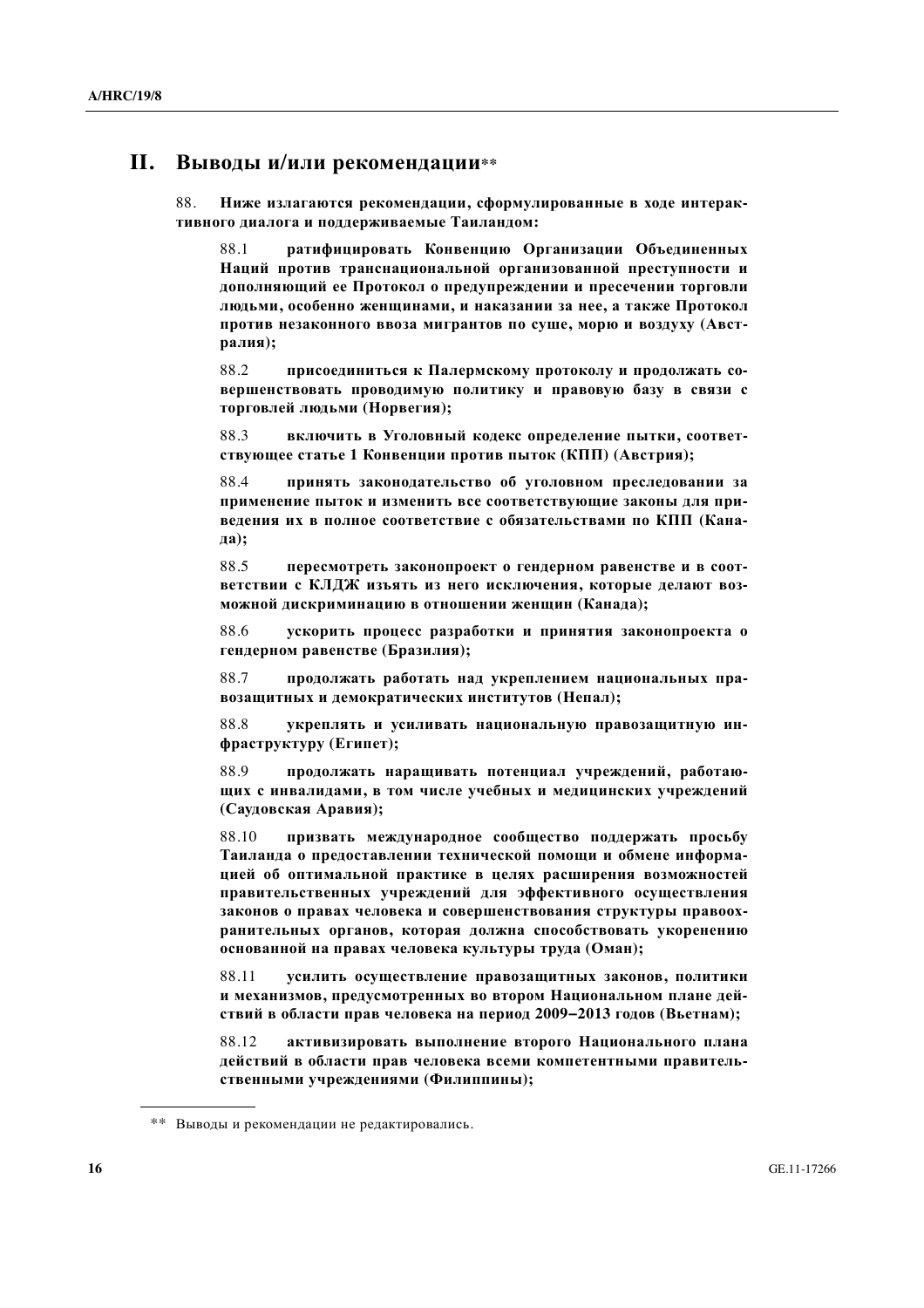88.13 активизировать выполнение второго Национального плана действий компетентными правительственными учреждениями (Кам**боджа**);

88.14 **продолжать поощрять образование, профессиональную под**готовку и наращивание потенциала в области прав человека (Фи- $J$ иппины);

88.15 разрабатывать и осуществлять планы и стратегии по по-**ВЫШЕНИЮ УРОВНЯ ИНФОРМИРОВАННОСТИ О ПРАВАХ ЧЕЛОВЕКА, В ТОМ ЧИС**де на местном и общинном уровнях, и организовывать подготовку и **• бразование по правам человека для государственных должностных** лиц, особенно для сотрудников правоохранительных органов (Египет);

88.16 **обратиться к международному сообществу с просьбой об ɨɤɚɡɚɧɢɢ ɬɟɯɧɢɱɟɫɤɨɣ ɩɨɦɨɳɢ ɞɥɹ ɩɨɜɵɲɟɧɢɹ ɭɪɨɜɧɹ ɢɧɮɨɪɦɢɪɨванности и понимания прав человека среди всего населения (Чад);** 

88.17 **иаправить постоянно действующее приглашение всем спеɰɢɚɥɶɧɵɦ ɩɪɨɰɟɞɭɪɚɦ (Ɏɢɧɥɹɧɞɢɹ);** 

88.18 **иаправить постоянно лействующее приглашение манлатариям всех специальных процедур (Новая Зеландия);** 

88.19 **направить постоянно действующее приглашение всем ман-<del><u>латариям</u>** Совета (Венгрия):</del>

88.20 продолжать сотрудничество с Организацией Объединенных Наций и другими международными организациями в целях развития правовой и институциональной базы поощрения и защиты прав человека в Таиланде (Лаосская Народно-Демократическая Республи**ɤɚ);** 

88.21 **продолжать тесно сотрудничать с АСЕАН для создания механизмов Межправительственной комиссии АСЕАН по правам человека и Комиссии АСЕАН по поощрению и защите прав женщин и де-**Тей в целях поощрения и защиты прав жителей стран АСЕАН (Сингапур);

88.22 продолжать устранять неравенство и социальную неспра**ведливость, которые в течение последних двух-трех лет способствовали углублению социального конфликта и приводили к политиче**ским волнениям, в частности на юге страны (Индонезия);

88.23 активизировать осуществление политики и мер по защите Таких уязвимых групп населения, как женщины, дети, малоимущие, члены этнических меньшинств и мигранты (Вьетнам);

88.24 **продолжать усилия по поощрению и защите прав человека** ЖИТЕЛЕЙ СТРАНЫ, ОСОбенно уязвимых групп (Бруней-Даруссалам);

88.25 продолжать поощрять повсеместное осознание социального и этнического многообразия тайского общества и защищать основ**ные права (Оман);** 

88.26 вести борьбу с дискриминационной практикой в отношении детей и подростков, принадлежащих к меньшинствам или находя**шихся в особо уязвимом положении (Уругвай);**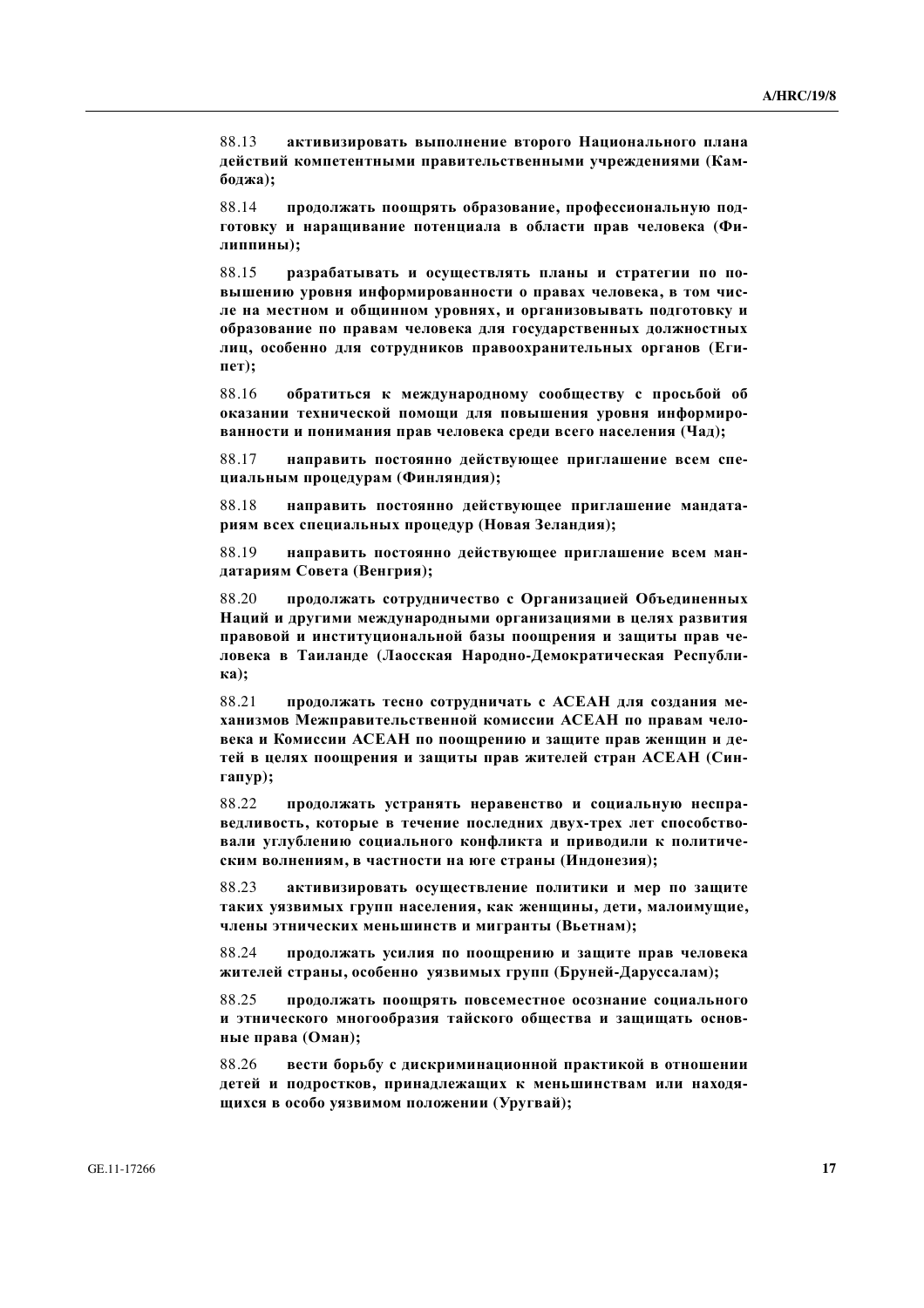88.27 активизировать усилия для уделения большего внимания созданию правовой базы в целях обеспечения равного доступа жен-**ЩИН К УЧАСТИЮ В ПРОЦЕССЕ ПРИНЯТИЯ РЕШЕНИЙ. ТАК, больше внимания** следует уделять женщинам, инвалидам и членам меньшинств (Республика Корея);

88.28 **пазработать и осуществлять временные специальные меры** для скорейшего достижения фактического равноправия женщин с МУЖЧИНАМИ ВО ВСЕХ СФЕРАХ, ОСОбЕННО В ПЛАНЕ УЧАСТИЯ ЖЕНЩИН В ПРО-**Щессе принятия решений и их доступа к экономическим возможно**стям (Республика Молдова);

88.29 **принять все необходимые меры для искоренения и ликви**дации практики или обычаев, дискриминирующих женщин, в том числе стереотипов, которые подрывают их социальный и правовой статус и одновременно мешают Таиланду выполнять его обязатель $c$ тва по КЛДЖ (Уругвай);

88.30 изменить представления среди населения в целях ликвида-**ЩИИ УКОРЕНИВШИХСЯ СТЕРЕОТИПОВ О РОЛИ И ОТВЕТСТВЕННОСТИ ЖЕНЩИН И**  $M$ V<sup>*x*</sup> Чин в семье и обществе (Республика Молдова);

88.31 принять меры для изменения тех социальных, культурных и традиционных представлений, которые позволяют применять наси-ЛИЕ В ОТНОШЕНИИ ЖЕНЩИН (СЛОВЕНИЯ);

88.32 **приложить усилия лля изменения тех социальных, культур-НЫХ И ТРАДИЦИОННЫХ ПРЕДСТАВЛЕНИЙ, КОТОРЫЕ ПОЗВОЛЯЮТ ПРИМЕНЯТЬ насилие в отношении женщин (Республика Молдова);** 

88.33 продолжать усилия для обеспечения гендерного равенства и **ɜ ɰɟɥɹɯ ɛɨɪɶɛɵ ɫ ɧɚɫɢɥɢɟɦ ɜ ɨɬɧɨɲɟɧɢɢ ɠɟɧɳɢɧ ɢ ɞɟɬɟɣ (ȿɝɢɩɟɬ);** 

88.34 **продолжать поощрять и защищать права женщин и детей** (Банглалеш):

88.35 **пересмотреть национальное законодательство и государственную политику, касающиеся прав ребенка, в свете Конвенции о** правах ребенка и Факультативных протоколов к ней (Уругвай);

88.36 активизировать политику по защите прав детей и укрепить созданные механизмы, а также поощрять и защищать права детей  $($ Южная Африка);

88.37 улучшить на приоритетной основе условия содержания в ТАЙСКИХ ТЮРЬМАХ И ИЗОЛЯТОРАХ, В ЧАСТНОСТИ СОЗДАТЬ В НИХ НЕОбХОДИмую инфраструктуру, обеспечить необходимым персоналом, а также УЛУЧШИТЬ ДОСТУП ЗАКЛЮЧЕННЫХ К МЕДИЦИНСКИМ УСЛУГАМ И ЮРИДИЧЕским консультациям (Словакия);

88.38 **принять эффективные меры для расширения доступа всех** заключенных к юридическим консультациям, медицинским услугам  $\bf{u}$  образованию (Австрия);

88.39 продолжать активизировать усилия для предупреждения, пресечения и искоренения всех форм насилия в отношении женщин (Аргентина);

88.40 принимать меры для защиты женщин и решения проблемы **НАСИЛИЯ В ОТНОШЕНИИ НИХ (АЛЖИР);**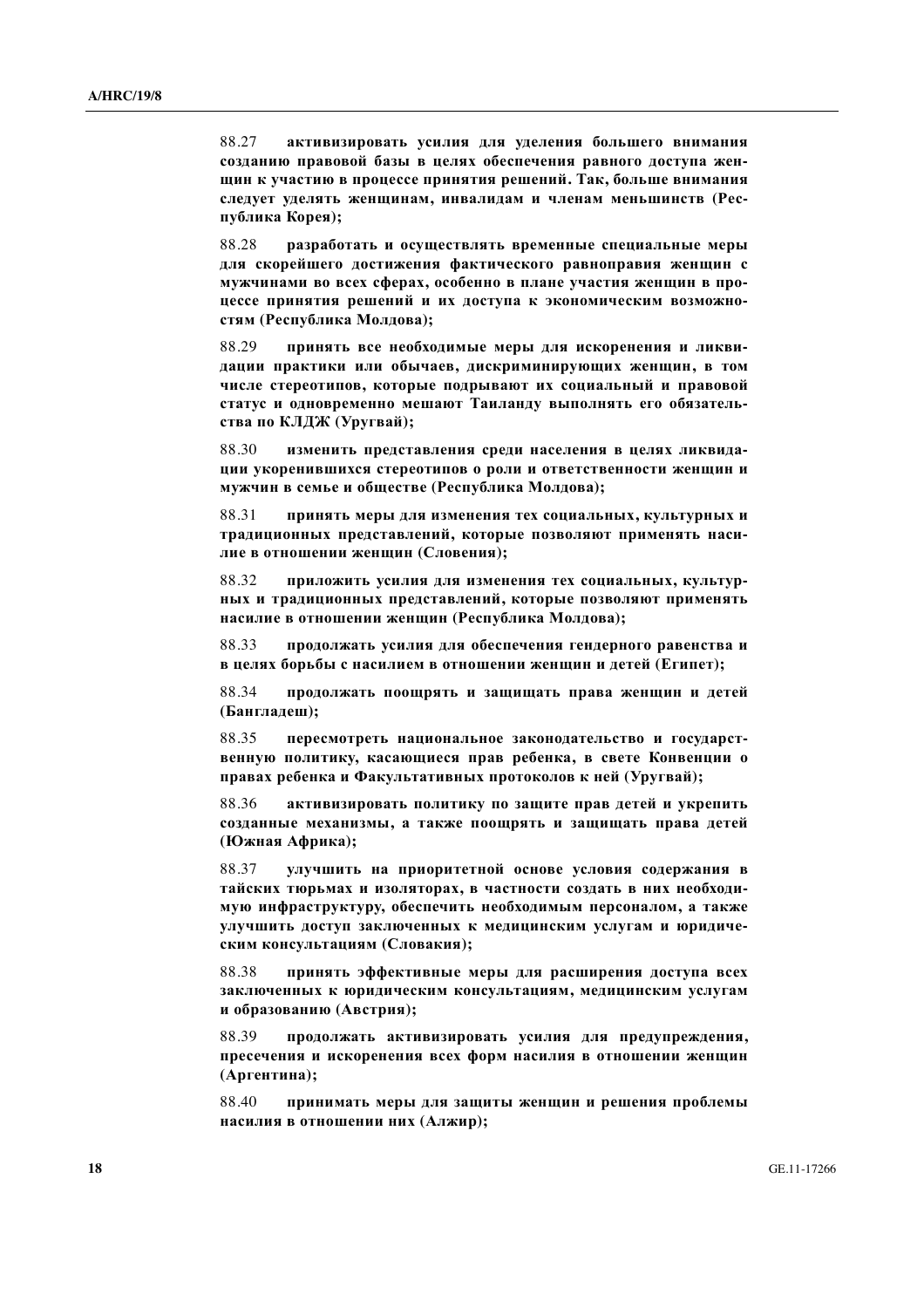88.41 • УКРЕПИТЬ СИСТЕМЫ ПРАВОВОЙ ПОМОЩИ И ПСИХОСОЦИАЛЬНОЙ ЗА-**ЩИТЫ, С ТЕМ ЧТОбЫ ОНИ бЫЛИ АДАПТИРОВАНЫ К ОСОбЫМ ПОТРЕбНОСТЯМ** Несовершеннолетних и не позволяли им вновь стать жертвами внут**ысемейного насилия (Гондурас);** 

88.42 активизировать усилия для устранения нарушений прав человека, с которыми сталкиваются все лица, работающие в сфере сексуальных услуг (Финляндия);

88.43 более решительно задействовать существующие механизмы защиты детей, живущих и/или работающих на улице, и оказывать им помощь (Республика Корея);

88.44 **продолжать прилагать усилия для решения проблемы тор**говли людьми, последствия которой выходят за рамки границ Таи- $\boldsymbol{\pi}$ анда (Сингапур);

88.45 продолжать тесное сотрудничество с соседними странами для пресечения и ликвидации торговли людьми, особенно женщина-МИ И ДЕВОЧКАМИ, А ТАКЖЕ ДЛЯ РЕШЕНИЯ ПРОбЛЕМЫ НЕЛЕГАЛЬНЫХ МИгрантов, беженцев и просителей убежища (Малайзия);

88.46 **• активизировать борьбу против торговли люльми, жертвами** которой становятся определенные категории иностранцев, и обеспечить, чтобы против них не принимались какие-либо меры в наруше**ние их прав человека (Франция);** 

88.47 **продолжать активизировать усилия по борьбе с торговлей** людьми и с нарушениями связанных с трудовой деятельностью прав, **особенно мигрантов (Новая Зеландия);** 

88.48 **продолжать усилия по борьбе с торговлей людьми, а также** принимать меры для реабилитации жертв такой торговли (Паки**стан**);

88.49 **принять меры по наращиванию потенциала в целях активиɡɚɰɢɢ ɛɨɪɶɛɵ ɩɪɚɜɨɨɯɪɚɧɢɬɟɥɶɧɵɯ ɨɪɝɚɧɨɜ ɫ ɬɨɪɝɨɜɥɟɣ ɥɸɞɶɦɢ, ɜ** Частности посредством расширения бюджета и надлежащей подго**убъеки сотрудников этих органов (Япония);** 

88.50 обеспечить более эффективное осуществление Закона о торговле людьми, особенно в случаях сексуальной эксплуатации и эксплуатации труда, которые являются двумя очень серьезными про- $6\pi$ емами в Таиланде (Никарагуа);

88.51 активизировать усилия для эффективного предупреждения ТОРГОВЛИ ЛЮДЬМИ В ЦЕЛЯХ СЕКСУАЛЬНОЙ ЭКСПЛУАТАЦИИ И ПРИНУДИТЕЛЬ**ного труда, включая детскую проституцию (Республика Молдова);** 

88.52 принять все необходимые меры для ликвидации коренных причин проблем детской проституции, секс-туризма, детской порнографии и торговли женщинами, активизировав усилия по улучше**нию** экономической ситуации в Таиланде (Уругвай);

88.53 уделять серьезное внимание решению проблем детской пор**нографии и торговли девочками и мальчиками в сексуальных целях, в том числе посредством активизации усилий полицейских и погра-НИЧНИКОВ ДЛЯ бОРЬбЫ С ЭТИМИ ЯВЛЕНИЯМИ, А ТАКЖЕ ПОСРЕДСТВОМ Обес**печения подотчетности в случаях, когда непринятие государством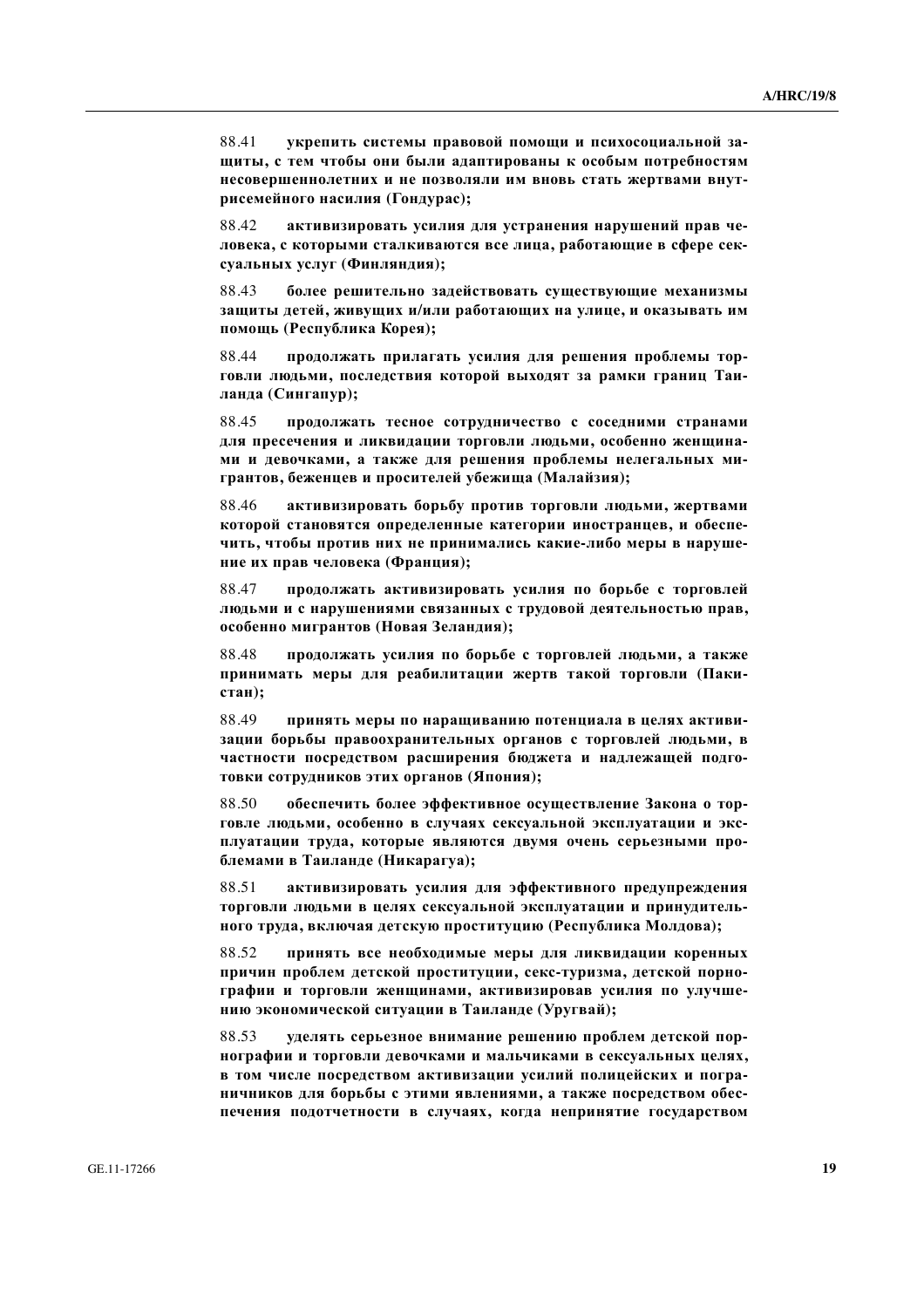мер уголовного преследования можно приравнять к нарушению прав **человека** (Швеция);

88.54 **продолжать активизировать усилия для урегулирования по**ложения в южных приграничных провинциях и рассматривать достижение примирения в качестве приоритетной задачи (Южная Афpикa);

88.55 активизировать усилия для нахождения решения проблемы МАССОВЫХ ВОЛНЕНИЙ В ЮЖНЫХ ПРИГРАНИЧНЫХ РАЙОНАХ И Обеспечить урегулирование, справедливое для всех сторон (Катар);

88.56 добиваться примирения между различными слоями общест**ва на основе принципов демократии, верховенства права и терпимо**сти в целях содействия политической и социальной стабильности и **экономическому развитию (Вьетнам);** 

88.57 активизировать усилия по достижению примирения между  $\boldsymbol{p}$ азличными слоями общества на основе принципов демократии и **верховенства права (Лаосская Народно-Демократическая Республиɤɚ);** 

88.58 продолжать усилия, направленные на национальное прими**рение, в том числе посредством выполнения рекомендаций Комиссии** по установлению истины и примирению (Малайзия);

88.59 **продолжать усилия по достижению примирения между раз**личными слоями общества на основе принципов демократии и вер**ковенства права (Бутан);** 

88.60 продолжать уделять приоритетное внимание процессу при**мирения, которое необходимо для поощрения позитивных изменений в области прав человека в том, что касается личной свободы, вклю-**Чая свободу выражения мнений и свободу от репрессий и внесудеб**ных преследований (Новая Зеландия);** 

88.61 продолжать процесс примирения (Ливан);

88.62 **продолжать развивать судебную систему в целях обеспече-НИЯ УВАЖЕНИЯ И ЗАЩИТЫ ПРАВ ГРАЖДАН (ОМАН);** 

88.63 придать новый импульс реформе судебной системы для **ифеспечения равного отношения ко всем гражданам и продолжать VДЕЛЯТЬ ОСОбОЕ ВНИМАНИЕ ЖЕНЩИНАМ И ДЕТЯМ (ЛИВАН);** 

88.64 • **ускорить реформу судебной системы для обеспечения благо-**ГО УПРАВЛЕНИЯ И РАВЕНСТВА В Обращении с лицами из разных слоев **общества** (Катар);

88.65 продолжать тщательно осуществлять мониторинг и оценку **кода выполнения Генерального плана действий в области отправле-НИЯ ПРАВОСУДИЯ И СТРАТЕГИЧЕСКОГО ПЛАНА ДЕЙСТВИЙ ПО РАЗВИТИЮ СИС**темы правосудия в южных приграничных провинциях Таиланда (Малайзия);

88.66 продолжать принимать меры для обеспечения того, чтобы **НАРУШЕНИЯ ПРАВ ЧЕЛОВЕКА, ПРЕДПОЛОЖИТЕЛЬНО СОВЕРШЕННЫЕ СОТРУДниками полиции и служб безопасности, надлежащим образом рассле-ДОВАЛИСЬ И ПРЕСЕКАЛИСЬ (АВСТРИЯ);**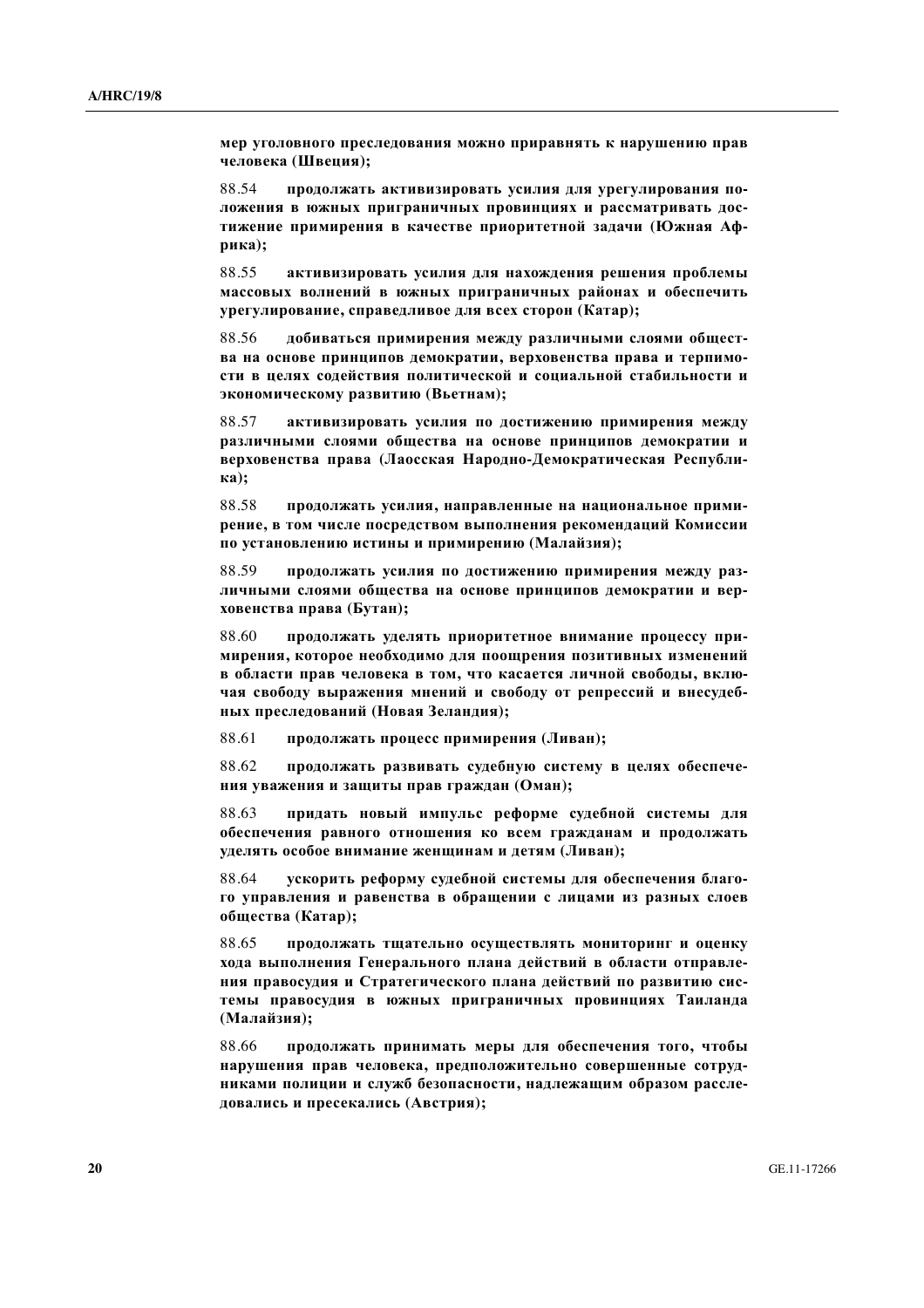88.67 расследовать заявления о нарушениях прав человека, со**вершенных всеми сторонами в южных приграничных провинциях Ɍɚɢɥɚɧɞɚ (Ⱥɜɫɬɪɚɥɢɹ);** 

88.68 оперативно расследовать все утверждения о нарушениях **прав человека, в том числе в трех южных провинциях, и привлечь виновных лиц к судебной ответственности (Канада);** 

88.69 решить проблему безнаказанности, которая иногда возника $f$  **вт применительно к определенным слоям тайского общества, в част**ности посредством укрепления независимости Прокуратуры и судеб**ɧɵɯ ɨɪɝɚɧɨɜ (ɒɜɟɰɢɹ);** 

88.70 активизировать усилия для ликвидации коррупции и безнаказанности среди государственных должностных лиц (Словения);

88.71 обеспечить права жертв и семей на справедливость и использование эффективных средств правовой защиты и обеспечить **НАДЕЛЕНИЕ КОМИССИИ ПО УСТАНОВЛЕНИЮ ИСТИНЫ И ПРИМИРЕНИЮ ДОСТА**точными полномочиями для эффективного выполнения ее функций **(ɋɨɟɞɢɧɟɧɧɨɟ Ʉɨɪɨɥɟɜɫɬɜɨ);** 

88.72 • обеспечить всестороннее финансирование бюлжета и персонала Комиссии по установлению истины и примирению и предоста**вить ей достаточные полномочия и доступ к информации для выполнения ее мандата (Австралия);** 

88.73 предоставить Комиссии по установлению истины и примирению необходимые полномочия, достаточные ресурсы и полную независимость, необходимые ей для эффективной работы (Соединенные **Штаты**);

88.74 обеспечить всестороннее сотрудничество всех ветвей власти  **Комиссией по установлению истины и примирению (Соединенные III** таты):

88.75 предоставить Комиссии по установлению истины и прими**иению полный доступ к помощи со стороны Управления Верховного** комиссара Организации Объединенных Наций по правам человека, других учреждений Организации Объединенных Наций, правительств иностранных государств и правозащитных организаций (Соединенные Штаты);

88.76 **рассмотреть вопрос о введении системы альтернативного** Наказания в целях практического сокращения числа содержащихся в тюрьмах женщин и детей (Австрия);

88.77 **пересмотреть пенитенциарную политику, с тем чтобы она ДУЧШЕ УЧИТЫВАЛА ГЕНДЕРНЫЕ АСПЕКТЫ И ПРАВА ДЕТЕЙ, А ТАКЖЕ ПРИНИ-**МАЛА ВО ВНИМАНИЕ ИНТЕРЕСЫ НАХОДЯЩИХСЯ В ЗАКЛЮЧЕНИИ МАТЕРЕЙ И ИХ **Несовершеннолетних детей (Словакия);** 

88.78 рассмотреть вопрос о повышении (с семи лет) минимального возраста, позволяющего привлечение к уголовной ответственно**сти** (Бразилия);

88.79 обеспечить раздельное содержание несовершеннолетних преступников и взрослых заключенных (Словакия);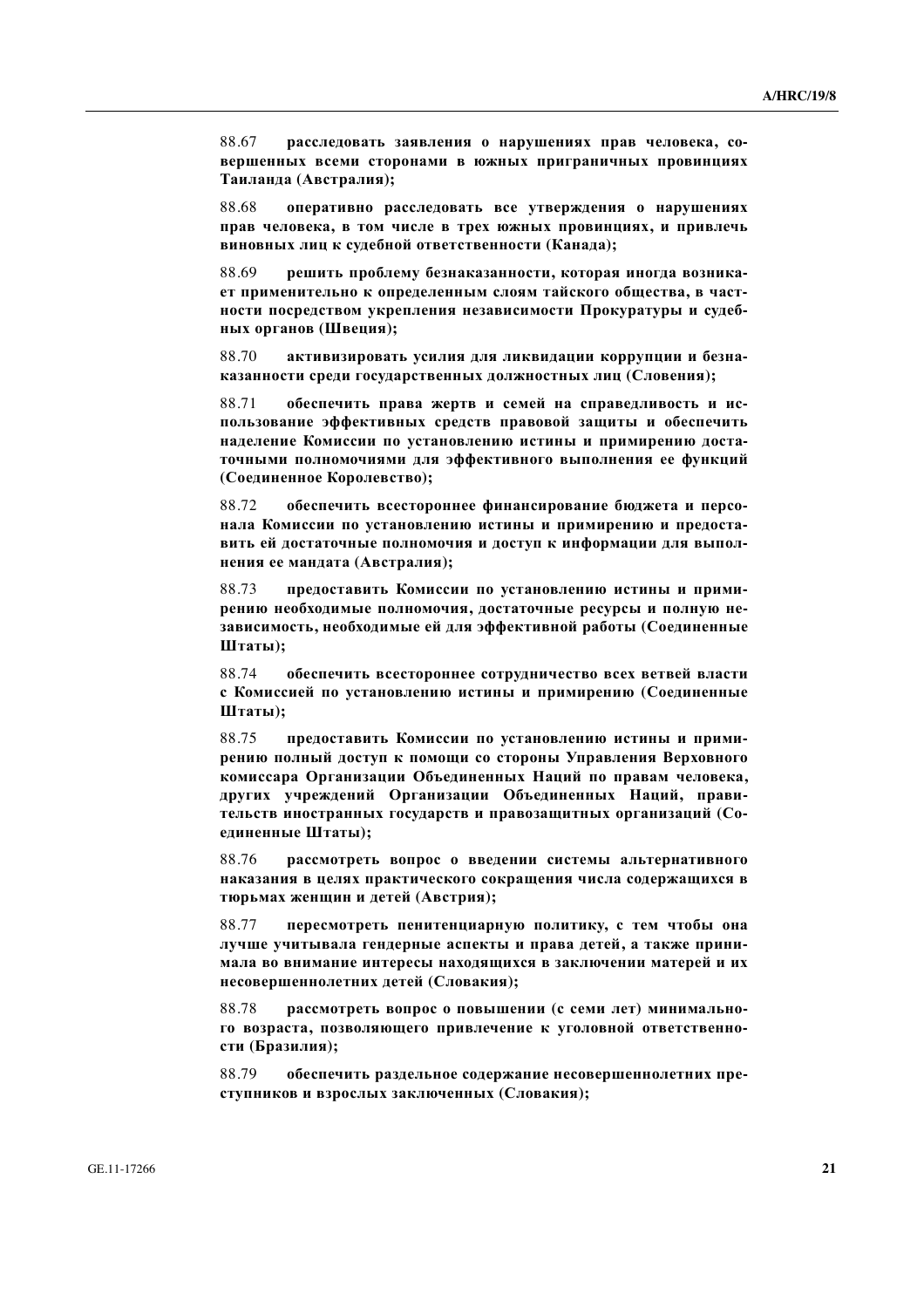88.80 продолжать решать основополагающую структурную проблему социального неравенства и неравного доступа бедных и мар-ГИНАЛЬНЫХ СЛОЕВ К ВОЗМОЖНОСТЯМ И УСЛУГАМ, С ТЕМ ЧТОО҄Ы ОНИ МОГЛИ ПОЛЬЗОВАТЬСЯ СВОИМИ ПРАВАМИ, КАК ЭТО ПРЕДУСМОТРЕНО В ПРОГРАММЕ И политике реформирования (Камбоджа);

88.81 продолжать осуществлять стратегии и планы социально-**ЖОНОМИЧЕСКОГО РАЗВИТИЯ СТРАНЫ, ОСОбенно в целях сокращения**  $Ma$ сштабов нищеты (Куба);

88.82 осушествлять Национальные планы социально**экономического развития, направленные на поддержку бедных и на**ходящихся в неблагоприятном положении слоев населения, для обес-Печения надлежащего уровня жизни всех жителей страны (Алжир);

88.83 продолжать расширять и наращивать разработанные к настоящему времени успешные социальные программы, имеющие **ɜɚɠɧɟɣɲɟɟ ɡɧɚɱɟɧɢɟ ɞɥɹ ɛɨɪɶɛɵ ɡɚ ɫɨɤɪɚɳɟɧɢɟ ɦɚɫɲɬɚɛɨɜ ɧɢɳɟɬɵ ɢ** социального отчуждения на основе справедливого распределения благ, что позволит добиться максимально возможного благосостоя**ния тайского народа (Венесуэла (Боливарианская Республика));** 

88.84 продолжать усилия по поощрению и защите прав каждого на труд, здоровье и образование в целях обеспечения всем надлежащего уровня жизни (Бруней-Даруссалам);

88.85 **продолжать позитивные усилия в целях поошрения и заши-**ТЫ ЭКОНОМИЧЕСКИХ, СОЦИАЛЬНЫХ И КУЛЬТУРНЫХ ПРАВ, УДЕЛЯЯ ОСОбОЕ, приоритетное внимание сферам здравоохранения и образования (Ку**ɛɚ);** 

88.86 обеспечить равный доступ к образованию, социальному **обеспечению, медицинскому обслуживанию и экономическим воз-**МОЖНОСТЯМ ВСЕМ ЖЕНЩИНАМ, ВКЛЮЧАЯ ЖЕНЩИН-МУСУЛЬМАНОК И ЖЕНщин, вступающих в ранние браки (Словения)<sup>2</sup>;

88.87 продолжать решать проблему сохраняющегося социального Неравенства и неравного доступа бедных и маргинальных слоев к **возможностям и услугам (Бутан);** 

88.88 продолжать совершенствовать систему медицинского стра**кования в целях дальнейшей минимизации различий и обеспечения paвного доступа (Шри-Ланка);** 

88.89 продолжать развивать систему здравоохранения, с тем что**ɛɵ ɜɫɟ ɫɥɨɢ ɨɛɳɟɫɬɜɚ ɛɨɥɟɟ ɷɮɮɟɤɬɢɜɧɨ ɩɨɥɶɡɨɜɚɥɢɫɶ ɩɪɚɜɨɦ ɧɚ**  $3\mu$ оровье (Саудовская Аравия);

88.90 решать проблемы материнской смертности и недоедания детей в отдаленных районах страны (Словения);

88.91 продолжать расширять доступ к образованию, обеспечивая **равный доступ к образованию для всех детей (Шри-Ланка);** 

<sup>&</sup>lt;sup>2</sup> В ходе интерактивного диалога эта рекомендация была сформулирована следующим образом: "Обеспечить равный доступ к образованию, социальному обеспечению, медицинскому обслуживанию и экономическим возможностям всем, включая женщинмусульманок и женщин, вступающих в ранние браки" (Словения).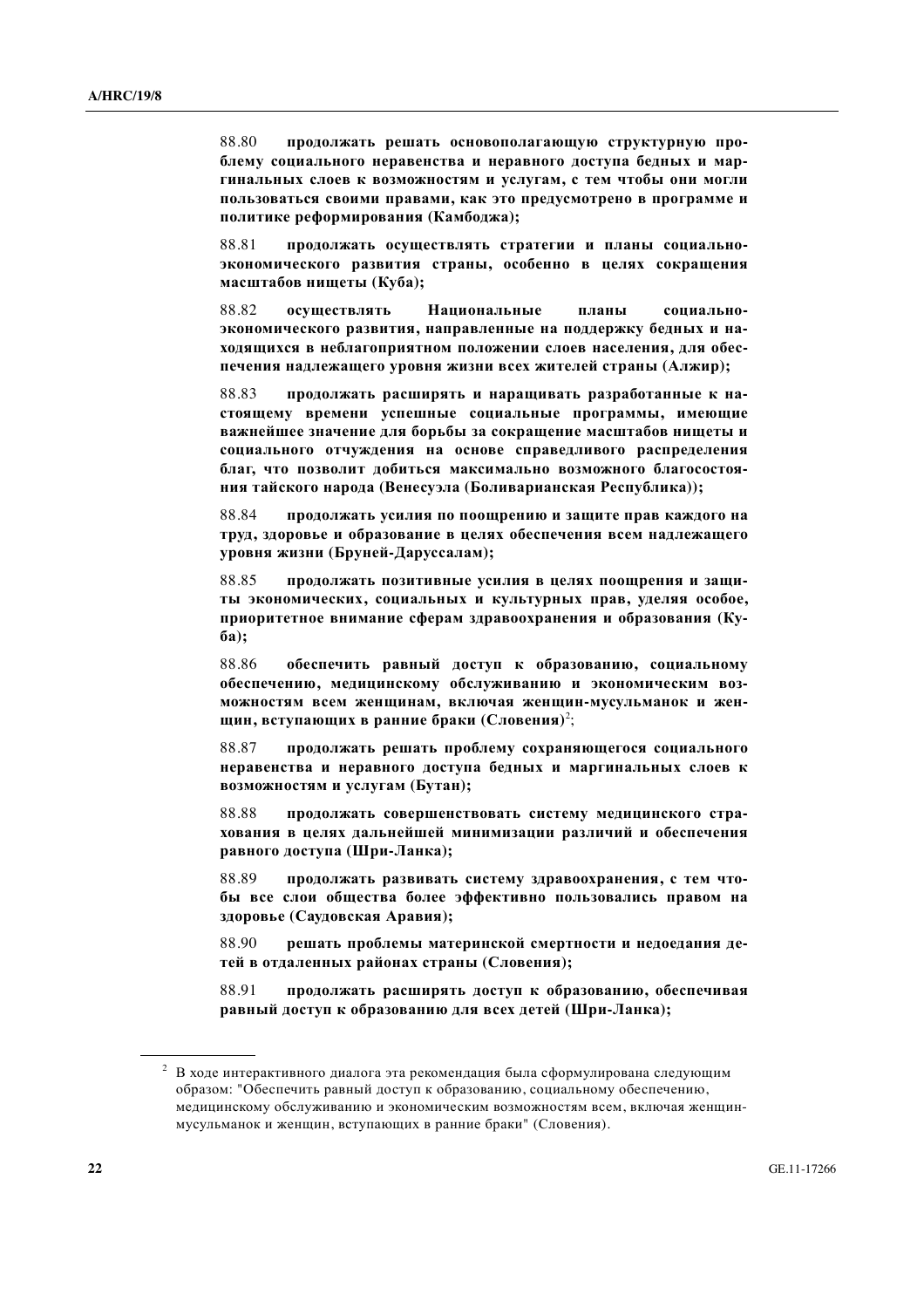88.92 **продолжать усилия по закреплению права на образование** для всех, уделяя приоритетное внимание бедным жителям сельских и **ɨɬɞɚɥɟɧɧɵɯ ɪɚɣɨɧɨɜ (ɋɚɭɞɨɜɫɤɚɹ Ⱥɪɚɜɢɹ);** 

88.93 **принять меры для предотвращения и пресечения произвольных арестов, актов насилия, злоупотреблений и эксплуатации ɦɢɝɪɚɧɬɨɜ (Ȼɪɚɡɢɥɢɹ);** 

88.94 **более эффективно применять законодательство для обеспе**чения трудящимся надлежащей защиты, минимальной заработной платы и гигиены труда, а также для обеспечения равного доступа трудящихся-мигрантов к медицинскому обслуживанию и правосудию  $($ Индонезия);

88.95 продолжать концентрировать усилия на обеспечении всесторонней защиты прав человека всех мигрантов и иностранных трудящихся, особенно в целях повышения их безопасности и благосос- $\bf{TOSHHS}$  (Мьянма);

88.96 **продолжать усилия для поощрения и защиты прав мигран-** $T$ ОВ (Бангладеш);

88.97 **ПРОДОЛЖАТЬ УСИЛИЯ В РАМКАХ ЗАШИТЫ ИНТЕРЕСОВ ТРУДЯШИХСЯ-**МИГРАНТОВ, В ТОМ ЧИСЛЕ ПОСРЕДСТВОМ ПРИНЯТИЯ НАДЛЕЖАЩИХ ЗАКОНО- $\boldsymbol{\mu}$ ательных мер (Непал);

88.98 **продолжать укреплять сотрудничество с Верховным комис**саром по делам беженцев, а также с донорами и неправительственными организациями в целях предоставления необходимой гуманитарной помощи перемещенным лицам, нашедшим убежище в Коро- $\overline{A}$ евстве Таиланд, и защиты их основных прав (Катар);

88.99 **позволить гражданскому обществу и НПО также участво-**ВАТЬ В ПРОЦЕССЕ ПРИНЯТИЯ ПОСЛЕДУЮЩИХ МЕР В СВЯЗИ С НАСТОЯЩИМ Об**зором** (Австрия);

88.100 перевести на тайский язык и распространить рекомендации, **сформулированные в ходе УПО, а также привлечь широкие слои** гражданского общества к процессу принятия последующих мер и  $\mathbf{B}_\text{b}$ IПОЛНЕНИЯ ОДОбренных рекомендаций (Канада);

89. Таиланд рассмотрит следующие рекомендации, по которым он дает **итвет в надлежащее время, но не позднее девятнадцатой сессии Совета по** правам человека в марте 2012 года:

89.1 изучить возможность ратификации Международной конвен-**ЩИИ ДЛЯ ЗАЩИТЫ ВСЕХ ЛИЦ ОТ НАСИЛЬСТВЕННЫХ ИСЧЕЗНОВЕНИЙ (КНИ); второго Факультативного протокола к Международному пакту о** Гражданских и политических правах (ФП2-МПГПП); Факультатив-**НОГО ПРОТОКОЛА К КОНВЕНЦИИ ПРОТИВ ПЫТОК (ФП-КПП); ФАКУЛЬТА-ТИВНОГО ПРОТОКОЛА К МЕЖДУНАРОДНОМУ ПАКТУ О ГРАЖДАНСКИХ И ПОЛИ**тических правах (ФП1-МПЭСКП); Факультативного протокола к Международному пакту об экономических, социальных и культур-**НЫХ ПРАВАХ (ФП-МПЭСКП); Международной конвенции о защите** прав всех трудящихся-мигрантов и членов их семей (МКПТМ) и Фа**культативного протокола к Конвенции о правах инвалидов (Ɏɉ-Ʉɉɂ) (Ⱥɪɝɟɧɬɢɧɚ);**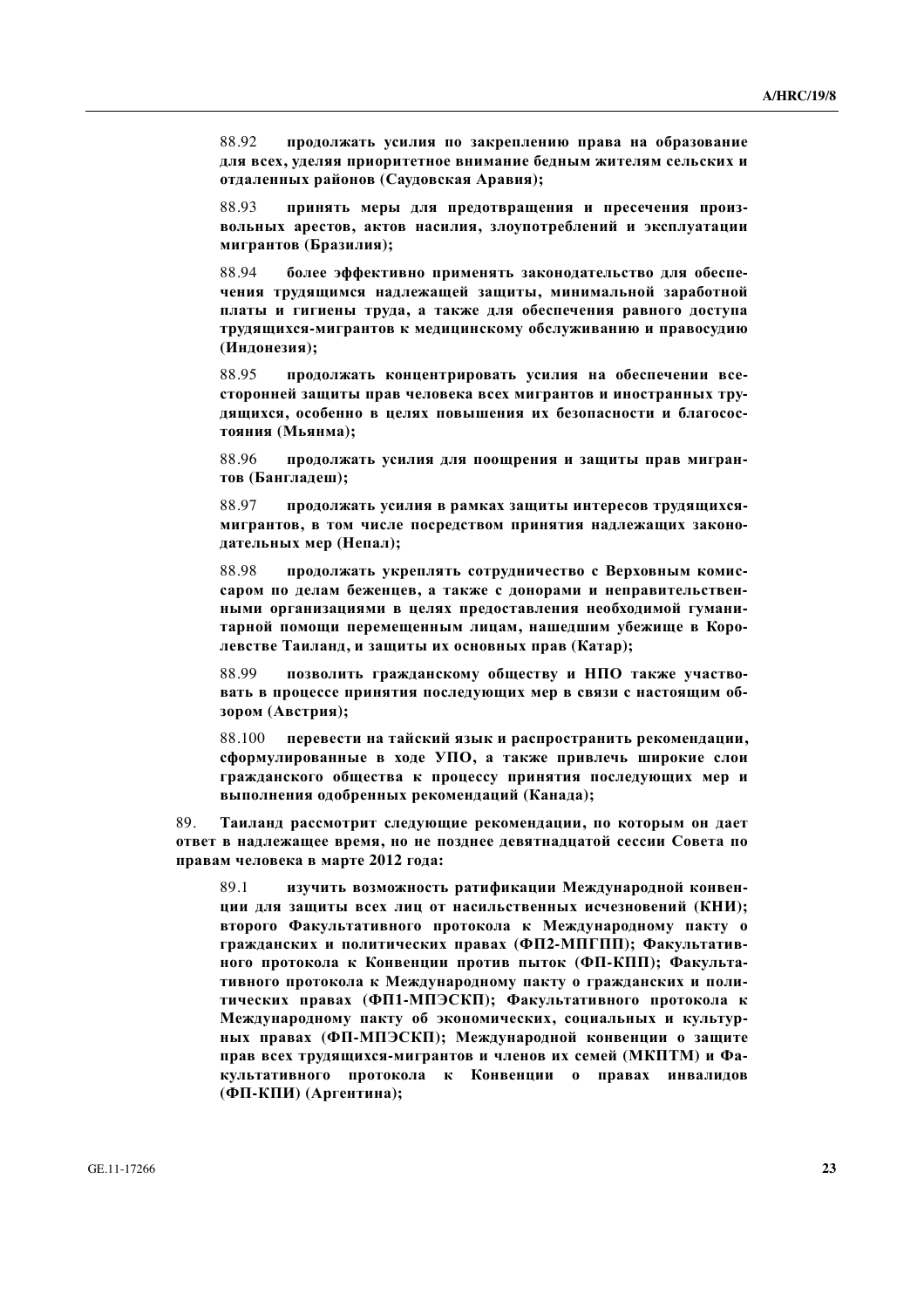89.2 осуществить ратификацию или, при необходимости, присоединение к Римскому статуту Международного уголовного суда, КНИ, **Ɏɉ1-Ʉɉɉ, ɚ ɬɚɤɠɟ Ɏɉ1-ɆɉȽɉɉ ɢ Ɏɉ2-ɆɉȽɉɉ (ɍɪɭɝɜɚɣ);** 

89.3 **подписать и ратифицировать КНИ, ФП1-МПГПП, Ɏɉ2-ɆɉȽɉɉ, Ɏɉ-ɆɉɗɋɄɉ ɢ Ɏɉ-Ʉɉɉ (ɂɫɩɚɧɢɹ);** 

89.4 **ратифицировать КНИ и Факультативные протоколы к** МПГПП и КПП (Австрия);

89.5 рассмотреть вопрос о ратификации конвенций о беженцах и  $\boldsymbol{\theta}$ илатридах, ФП-КПП и Римского статута (Бразилия);

89.6 рассмотреть вопрос о присоединении к двум Факультатив-**НЫМ ПРОТОКОЛАМ К МПГПП (Венгрия);** 

 $89.7$  ратифицировать ФП2-МПГПП (Швейцария);

89.8 рассмотреть вопрос о присоединении к МКПТМ (Турция);

89.9 рассмотреть вопрос о возможном присоединении к МКПТМ **(Ɏɢɥɢɩɩɢɧɵ);** 

89.10 рассмотреть возможность ратификации МКПТМ (Алжир);

89.11 **• ратифицировать КНИ и расслеловать все утверждения о на**сильственных исчезновениях (Франция);

89.12 подписать и оперативно ратифицировать КНИ (Никарагуа);

89.13 **в ближайшее время подписать и ратифицировать КНИ и** Римский статут Международного уголовного суда (Япония);

89.14 **• ратифицировать Римский статут Международного уголовно**го суда и Конвенцию о предупреждении преступления геноцида и на**казании за него (Австрия);** 

89.15 присоелиниться к Конвенции Организации Объелиненных Наций о статусе беженцев и к Протоколу 1967 года, а также к Кон**венции о статусе апатридов 1954 года (Франция);** 

89.16 **· ратифицировать Конвенцию о статусе беженцев и Факуль**тативный протокол к ней (Швейцария);

89.17 ратифицировать Римский статут (Венгрия);

89.18 рассмотреть вопрос о снятии оговорок к различным догово**paм о правах человека (Южная Африка);** 

89.19 отменить статью 17 Декрета о чрезвычайном положении **(Швейцария);** 

89.20 отменить положения Закона о военном положении и статью 17 Декрета о чрезвычайном положении, которые предоставляют ГОСУДАРСТВЕННЫМ ДОЛЖНОСТНЫМ ЛИЦАМ ИММУНИТЕТ ОТ УГОЛОВНОГО И гражданского преследования (Канада);

89.21 рассмотреть вопрос об изменении законов, касающихся безопасности, для обеспечения их соответствия международным стандартам в области прав человека (Бразилия);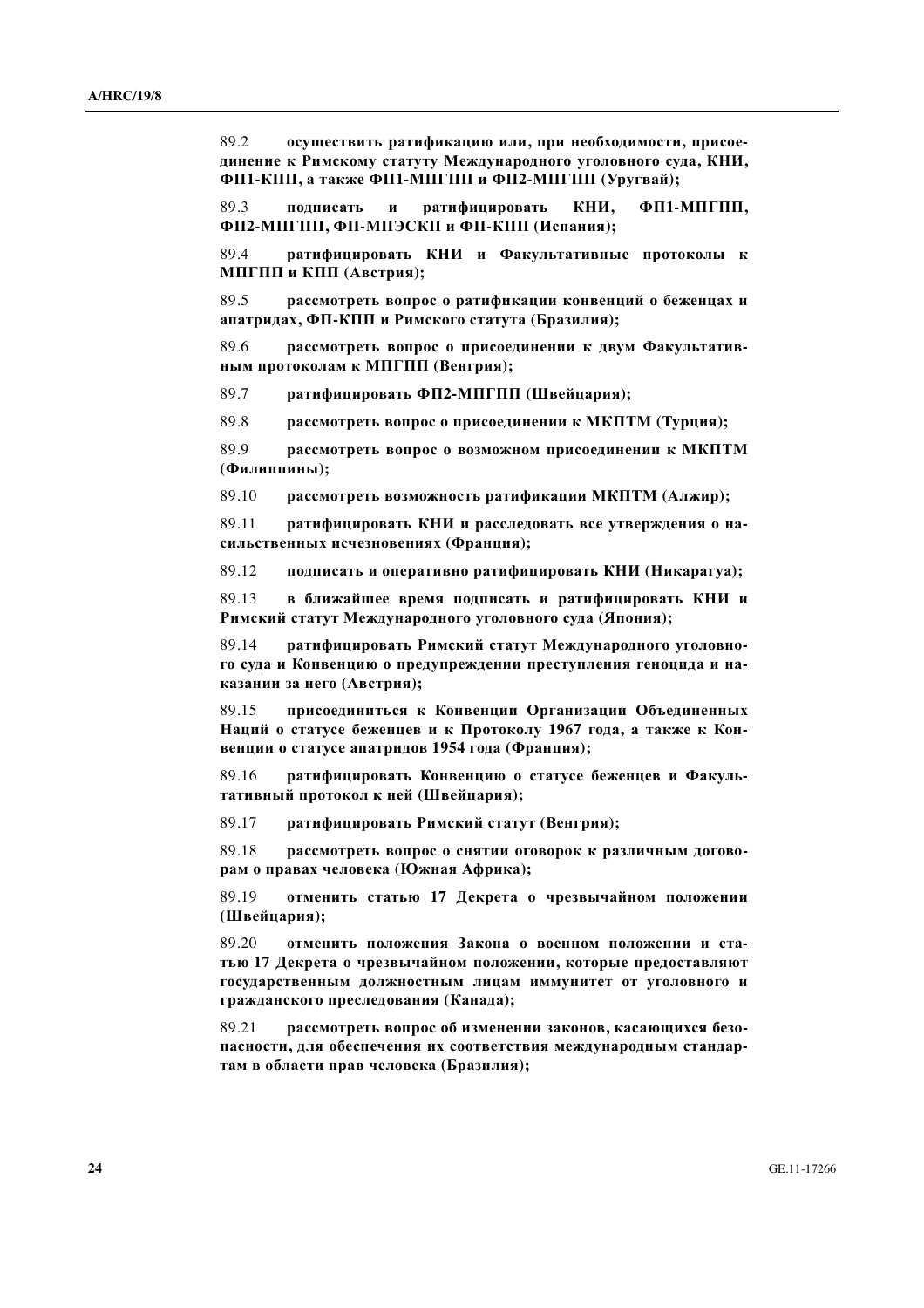89.22 **направить постоянно действующее приглашение всем спе**циальным процедурам и определить график их посещений (Испа**ния**);

89.23 положительно рассмотреть просьбу о посещениях также других мандатариев, включая Специального докладчика Организации Объединенных Наций по вопросу о поощрении и защите права **на свободу мнений и их свободное выражение (Норвегия);** 

89.24 **направить приглашение Специальному докладчику по во**просу о поощрении и защите права на свободу мнений и их свободное **ɜɵɪɚɠɟɧɢɟ (ɒɜɟɣɰɚɪɢɹ);** 

89.25 пригласить Специального докладчика по вопросу о свободе **выражения мнений в целях содействия согласованию положений За**кона о киберпреступности и их осуществления в соответствии с международными стандартами в области прав человека (Венгрия);

89.26 исключить не связанные с применением насилия преступдения из тех категорий преступлений, которые подлежат наказанию **в виде смертной казни (Венгрия);** 

 89.27 **ɩɪɢɧɹɬɶ ɡɚɤɨɧɨɞɚɬɟɥɶɫɬɜɨ ɨɛ ɨɬɦɟɧɟ ɫɦɟɪɬɧɨɣ ɤɚɡɧɢ, ɤɚɤ** это предусмотрено в Национальном плане действий в области прав человека, и в любом случае пересмотреть порядок вынесения этого Наказания за совершение преступлений, связанных с торговлей нар**котиками** (Турция);

89.28 заменить смертные приговоры на более мягкие меры нака-**ЗАНИЯ И КАК МОЖНО СКОРЕЕ ВВЕСТИ МОРАТОРИЙ НА СМЕРТНУЮ КАЗНЬ ДЛЯ** ее последующей окончательной отмены (Франция);

89.29 незамедлительно ввести мораторий на смертную казнь в цедях ее полной отмены, как это предусмотрено в Национальном плане действий в области прав человека (Словакия);

89.30 восстановить фактический мораторий на смертную казнь и стимулировать необходимое общественное обсуждение этого вопроса **в качестве предварительного шага на пути к окончательной отмене**  $\mathbf{c}$ мертной казни (Испания);

89.31 **установить мораторий на приведение в исполнение всех** смертных приговоров и, возможно, отменить смертную казнь (Швей**цария**);

89.32 **вновь рассмотреть вопрос о вынесении смертных приговоров** (Словения);

89.33 рассмотреть вопрос об отмене смертной казни (Бразилия);

89.34 рассмотреть вопрос об отмене смертной казни (Аргентина);

89.35 полностью исключить вынесение смертных приговоров да-Же в случаях совершения серьезных преступлений (Никарагуа);

89.36 **принять все необходимые меры для искоренения случаев** совращения и сексуальной эксплуатации детей, телесных наказаний **и вербовки детей в вооруженные группы, а также для борьбы с наикудшими формами детского труда (Уругвай);**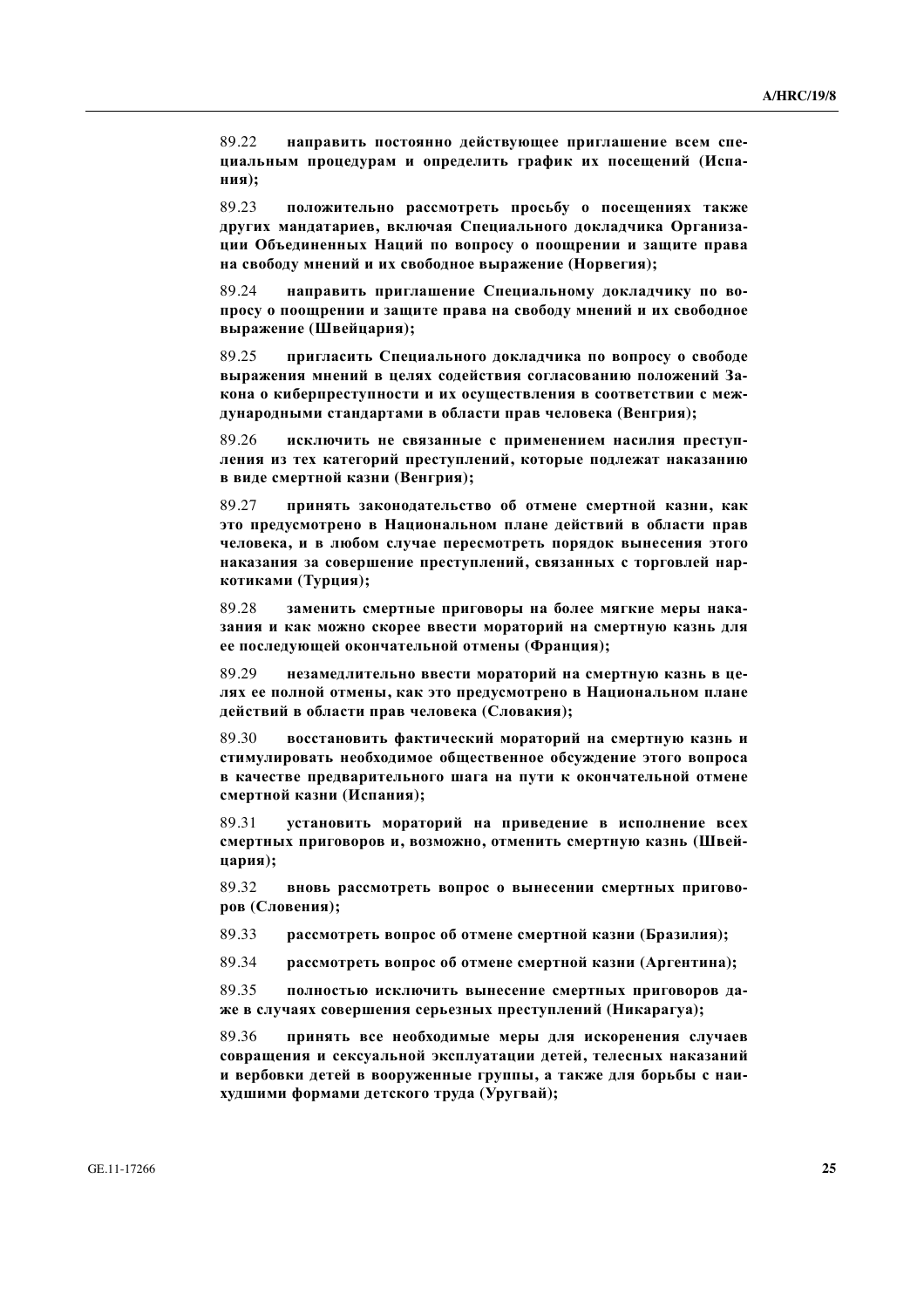89.37 положить конец вербовке детей и их участию в вооруженных группах (Гондурас);

89.38 **запретить телесные наказания детей при любых обстоятельствах** (Словения);

89.39 **принять срочные меры в целях улучшения ситуации в юж-НОМ Таиланде для последующей отмены специальных законов о безо-** $\mathbf{u}$ асности (Соединенное Королевство);

89.40 обеспечить тщательное расследование всех утверждений о совершении внесудебных убийств сотрудниками служб безопасности за последние десять лет и привлечь виновных к судебной ответствен**ности** (Новая Зеландия);

89.41 **принять меры, с тем чтобы незамедлительно побудить вооруженные силы, службы безопасности и другие правительственные** учреждения к всестороннему сотрудничеству в рамках официальных расследований нарушений прав человека на всей территории стра-НЫ, ЧТО НЕОбХОДИМО ДЛЯ ПРИВИТИЯ ПРЕДСТАВИТЕЛЯМ ГОСУДАРСТВЕННЫХ **ерганов власти и государственным служащим ответственности за ɭɜɚɠɟɧɢɟ ɩɪɚɜ ɱɟɥɨɜɟɤɚ (ɂɫɩɚɧɢɹ);** 

89.42 отменить "чрезвычайные декреты" и принять все необходимые меры для борьбы с безнаказанностью лиц, совершивших на- $\bf{p}$ ушения прав человека (Франция);

89.43 чтобы положить конец безнаказанности, принять все право-**ВЫЕ МЕРЫ, КОТОРЫЕ МОГУТ СОДЕЙСТВОВАТЬ УСТАНОВЛЕНИЮ ИСТИНЫ, НАКА**занию виновных и предоставлению компенсации жертвам (Швейца**рия**);

89.44 **повысить независимость, эффективность и обеспеченность ресурсами Комиссии по установлению истины и примирению, наде-**ЛИВ ее полномочиями вызывать в суд и защищать свидетелей, в целях обеспечения установления всей истины (Норвегия);

89.45 принять декрет, наделяющий Комиссию по установлению ИСТИНЫ И ПРИМИРЕНИЮ ПРАВОМ ЗАПРАШИВАТЬ ИНФОРМАЦИЮ У ЛЮбОГО государственного или частного субъекта, а также вызывать любых свидетелей, и выделить ей все необходимые материальные ресурсы для обеспечения ее независимости и эффективности (Испания);

89.46 отменить все соответствующие нормативные положения для диквидации практики произвольных и неоправданных задержаний без предъявления убедительных уголовных обвинений и доставки задержанных лиц к судье в нарушение международных стандартов справедливого судебного разбирательства (Словакия);

89.47 повысить минимальный возраст привлечения к уголовной  $\boldsymbol{\theta}$ **ченности до, по крайней мере, 12 лет в соответствии с реко**мендацией КПР и обеспечить обязательное раздельное содержание **НЕСОВЕРШЕННОЛЕТНИХ И ВЗРОСЛЫХ ЗАКЛЮЧЕННЫХ (СЛОВЕНИЯ);** 

89.48 повысить минимальный возраст привлечения к уголовной **утветственности до, по крайней мере, 12 лет в соответствии с рекомендациями Комитета по правам ребенка (Австрия);**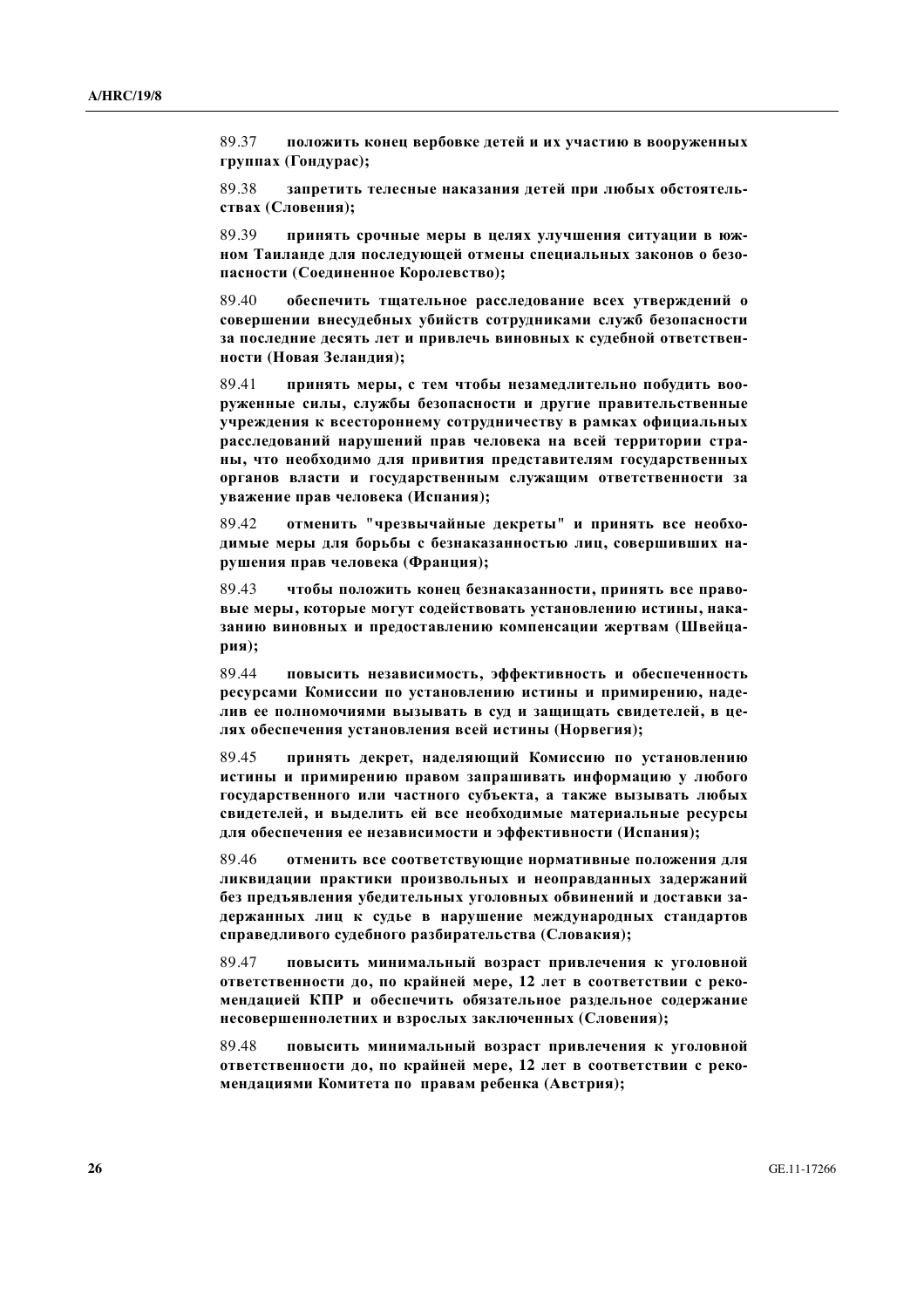89.49 **пересмотреть законы о безопасности для приведения их в** соответствие с международными стандартами в области прав чело**века**, в частности применительно к (предполагаемым) несовершен**нолетним преступникам (Словения);** 

89.50 рассмотреть вопрос о замене ряда положений уголовного законодательства надлежащими положениями о свободе выражения МНЕНИЙ, СООТВЕТСТВУЮЩИМИ МЕЖДУНАРОДНЫМ СТАНДАРТАМ В Области прав человека (Бразилия);

 89.51 **ɫɨɬɪɭɞɧɢɱɚɬɶ ɫɨ ɋɩɟɰɢɚɥɶɧɵɦ ɞɨɤɥɚɞɱɢɤɨɦ ɩɨ ɜɨɩɪɨɫɭ ɨ** свободном выражении мнений в деле пересмотра Законов об оскорблении представителей власти и о киберпреступности во избежание их произвольного применения (Соединенное Королевство);

89.52 пересмотреть Законы об оскорблении представителей власти и о киберпреступности в рамках открытых, доступных для всех и ГЛАСНЫХ ОбСУЖДЕНИЙ ДЛЯ ПРИВЕДЕНИЯ ИХ В СООТВЕТСТВИЕ С ПОЛОЖЕНИЯ**ми Международного пакта о гражданских и политических правах** (Франция);

89.53 пересмотреть уголовные наказания, вынесенные на основе Законов об оскорблении представителей власти и о киберпреступности, в случаях, когда не были выполнены установленные в междуна**родном праве прав человека требования справедливого и объективного судебного разбирательства (Франция);** 

89.54 **• обеспечить соответствие национального законодательства НОРМАМ МЕЖДУНАРОДНОГО ПРАВА ПРАВ ЧЕЛОВЕКА, КАСАЮЩИМСЯ СВОбОДЫ ɜɵɪɚɠɟɧɢɹ ɦɧɟɧɢɣ (ɇɨɜɚɹ Ɂɟɥɚɧɞɢɹ);**

89.55 обеспечить открытое и гласное разбирательство дел, касающихся нарушений Закона об оскорблении представителей власти **и Закона о киберпреступности 2007 года (Норвегия);** 

89.56 активизировать усилия для предоставления надлежащих консультативных юридических услуг всем лицам, обвиняемым в на**рушениях Закона об оскорблении представителей власти и Закона о ɤɢɛɟɪɩɪɟɫɬɭɩɧɨɫɬɢ 2007 ɝɨɞɚ (ɇɨɪɜɟɝɢɹ);**

89.57 провести тщательный пересмотр соответствующих законов ДЛЯ Обеспечения основных прав на свободу мнений и их свободное **ɜɵɪɚɠɟɧɢɟ (ɇɨɪɜɟɝɢɹ);**

89.58 рассмотреть вопрос об отмене Закона об оскорблении представителя власти, с тем чтобы свобода мнений и право на их свобод-**НОЕ ВЫРАЖЕНИЕ В ПОЛНОЙ МЕРЕ ОХВАТЫВАЛИ СВОбОДУ ВЫРАЖЕНИЯ МНЕний о монархии (Словения);** 

89.59 рассмотреть вопрос о возможных нарушениях права на свободу выражения мнений, в частности посредством анализа дейст**вующего законодательства и его последствий в виде вынесения мно**гочисленных обвинительных приговоров (Швеция);

89.60 отменить все те ограничения в отношении средств массовой **информации, которые нарушают провозглашенное в Конституции** право на свободу выражения мнений, и подготовить график перекмотра таких нормативных актов, как Декрет о работе государствен-**НЫХ АДМИНИСТРАТИВНЫХ ОРГАНОВ В ЧРЕЗВЫЧАЙНЫХ СИТУАЦИЯХ, ЗАКОН О**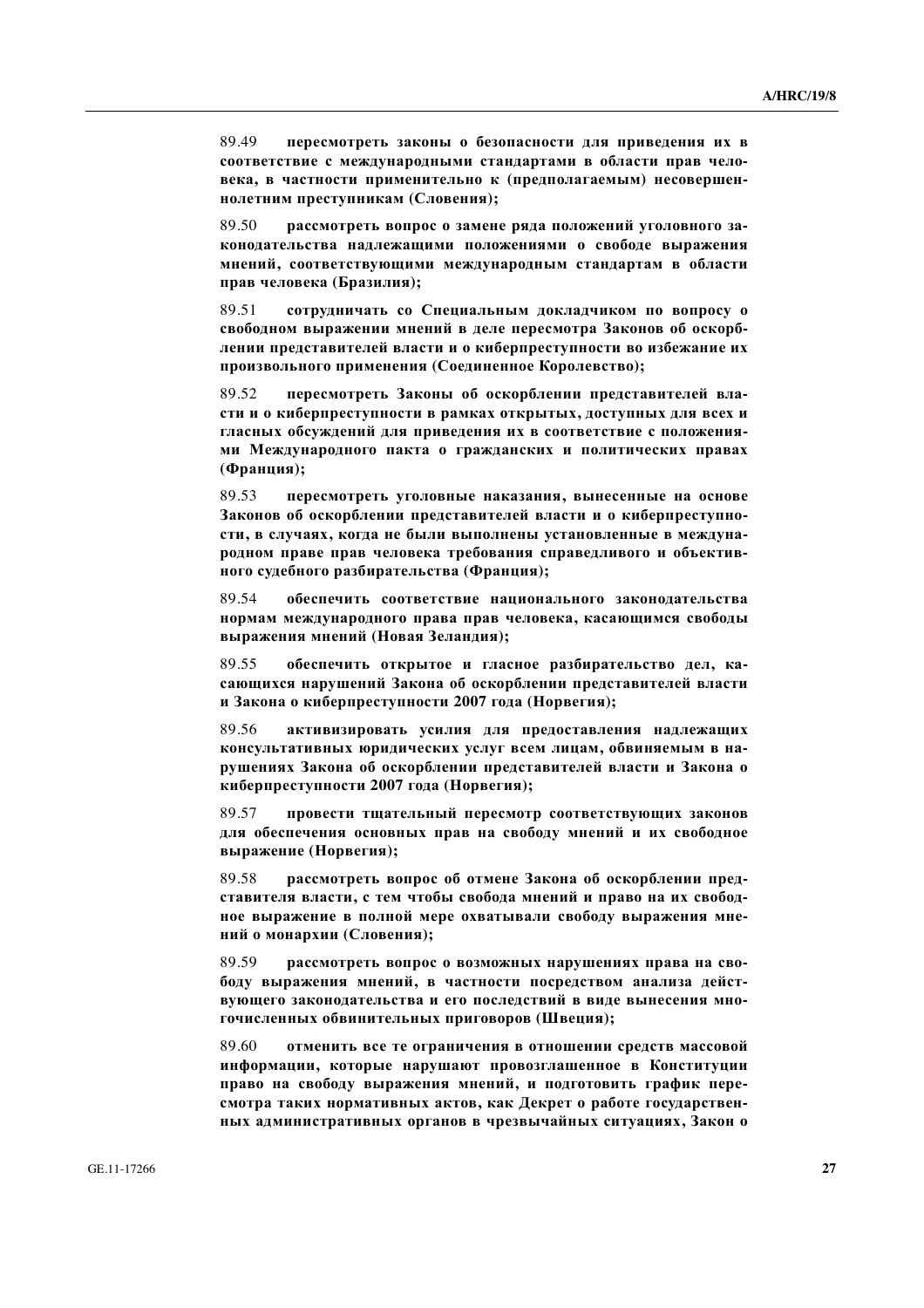**ɤɢɛɟɪɩɪɟɫɬɭɩɧɨɫɬɢ 2007 ɝɨɞɚ ɢ ɫɬɚɬɶɹ 112 ɍɝɨɥɨɜɧɨɝɨ ɤɨɞɟɤɫɚ, ɝɞɟ • определение преступления, связанного с оскорблением представите**лей власти, увязано с концепцией национальной безопасности (Испа**ɧɢɹ);**

89.61 продолжать проводить всеобъемлющие обзоры и исследования соответствующих законов в целях обеспечения права на свободу **мнений и их свободное выражение, а также права на мирные собра-НИЯ В СООТВЕТСТВИИ С НАДЛЕЖАЩИМИ МЕЖДУНАРОДНЫМИ ДОГОВОРАМИ О** правах человека, участником которых является Таиланд (Индоне**ɡɢɹ);**

89.62 **пересмотреть действующие декреты и законы, которые ог**раничивают свободу выражения мнений и собраний (в частности, статью 112 Уголовного кодекса и Закон о киберпреступности 2007 го**да**) (Швейцария);

89.63 инициировать пересмотр специальных законов о безопасности для изменения законодательства и нормативных актов, которые **ограничивают или отрицают свободу выражения мнений, ассоциа-ЩИИ И МИРНЫХ СОбраний И противоречат обязательствам по междуна**родному праву, в частности Закона о внутренней безопасности, Зако**на о киберпреступности, Декрета о чрезвычайном положении, Закона • б официальной информации и положений об оскорблении представителей власти (Канада);** 

89.64 **посредством законодательных реформ обеспечить, чтобы** предусмотренные в законах защита и поощрение свободы выражения МНЕНИЙ, а также мирных собраний и ассоциации гарантировались  $\textbf{B}$  **сем жителям страны** (Швейцария);

89.65 использовать комплексный, учитывающий аспекты сексу- $\bf{a}$ ЛЬНОГО И РЕПРОДУКТИВНОГО ЗДОРОВЬЯ, А ТАКЖЕ ПРАВА ЧЕЛОВЕКА ПОДХОД для обеспечения доступа всех лиц, работающих в секторе сексуаль-НЫХ УСЛУГ, А ТАКЖЕ ИХ КЛИЕНТОВ, СУПРУГОВ И ПАРТНЕРОВ КЛИЕНТОВ К надлежащим медицинским услугам и сексуальному просвещению  $($ Финляндия);

89.66 **•• УСИЛИТЬ ПРАВОВЫЕ РАМКИ И ОСУШЕСТВЛЕНИЕ ПРАВ МИГРАНТОВ.** просителей убежища и жертв торговли людьми (Канада);

89.67 проводить долгосрочную политику в интересах трудящихся**ɦɢɝɪɚɧɬɨɜ (ɋɨɟɞɢɧɟɧɧɨɟ Ʉɨɪɨɥɟɜɫɬɜɨ);**

89.68 обеспечить найденным в море мигрантам всестороннюю Защиту, которая должна им предоставляться в соответствии с международным правом (Новая Зеландия);

89.69 изменить нынешнюю практику в отношении прав беженцев, просителей убежища и трудящихся-мигрантов (Словакия);

89.70 присоединиться к Конвенции о статусе беженцев 1951 года и **к** Протоколу 1967 года; обеспечить уважение принципа невозвращения применительно к просителям убежища и беженцам; воздержи**ваться от их преждевременного перевода в закрытые лагеря на за-**ПАДНОЙ ГРАНИЦЕ, ГДЕ ОТСУТСТВУЮТ УСЛОВИЯ ДЛЯ ДОбровольного, безо-ПАСНОГО И ДОСТОЙНОГО ВОЗВРАЩЕНИЯ; И В СООТВЕТСТВИИ С МЕЖДУНАРОД-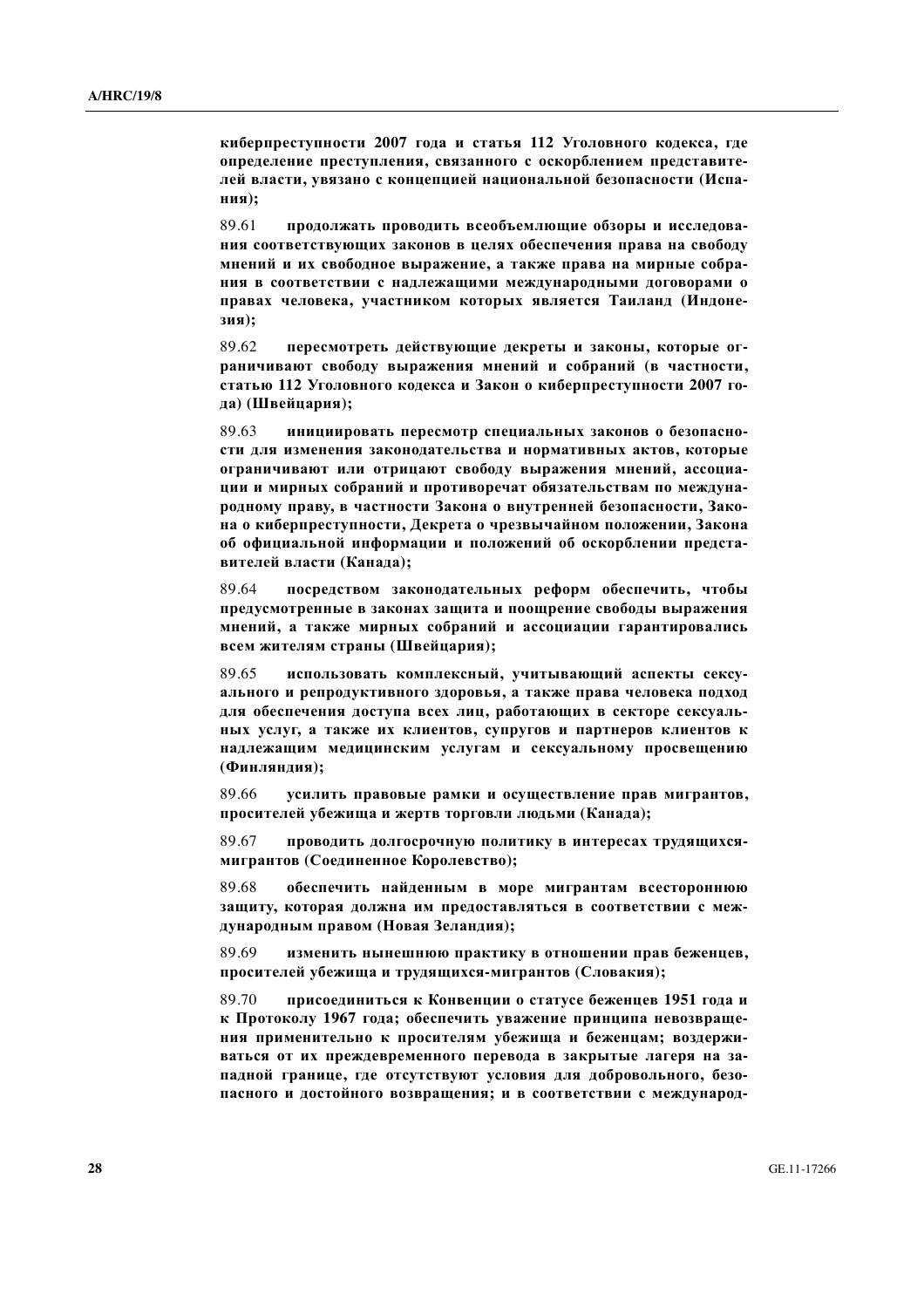**НЫМ ПРАВОМ УДОВЛЕТВОРЯТЬ ПОТРЕбнОСТИ В ЗАЩИТЕ ТАКИХ УЯЗВИМЫХ**  $\boldsymbol{\pi}$ иц, как рохингья (Канада);

89.71 **воздерживаться от возвращения просителей убежища (Бразилия**);

89.72 **ине из кончатки и тематичения хотячения а также** к УВКБ в целях обеспечения международной защиты просителей убе**ɠɢɳɚ (ɒɜɟɣɰɚɪɢɹ).**

90. Все выводы и рекомендации, содержащиеся в настоящем докладе, **итражают позицию представляющих государств и государства - объекта обзора. Их не следует рассматривать в качестве одобренных Рабочей груп-** $\overline{u}$ ой в целом.

## **III.** Добровольные обещания и обязательства

91. Таиланд станет участником Конвенции для зашиты всех лиц от насильственных исчезновений, принятых МОТ Конвенции № 87 о свободе ассоциации и о защите права на организацию и Конвенции № 98 о праве на организацию и на ведение коллективных переговоров.

92. Таиланд снимет свою оговорку к статье 16 Конвенции о ликвидации всех форм дискриминации в отношении женщин. Он также снимет свои заявления о толковании статей 6 и 9 Международного пакта о гражданских и политических правах и статьи 18 Конвенции о правах инвалидов.

93. Таиланд изменит свои законы, с тем чтобы они лучше соответствовали положениям международных договоров о правах человека, и, в частности, обеспечит соответствие уголовного законолательства положениям Конвенции против пыток и Конвенции для защиты всех лиц от насильственных исчезновений, а также внесет в законы такие изменения, которые обеспечивают более эффективную защиту женщин и детей.

94. Таиланд направит постоянно действующие приглашения всем специальным процедурам Совета по правам человека.

95. Таиланд активизирует усилия для реформы системы правосудия и обеспечения более эффективного осуществления законов.

96. Таиланд усилит защиту прав человека трудящихся-мигрантов и активизирует свои усилия для предупреждения торговли людьми, в частности посредством укрепления системы трудовых инспекций.

97. Таиланд будет поощрять право находящихся в неблагоприятном и маргинальном положении детей на образование, с тем чтобы все они имели доступ к образованию на равной с другими детьми основе.

98. Таиланд активизирует осуществление Национального плана действий в области прав человека.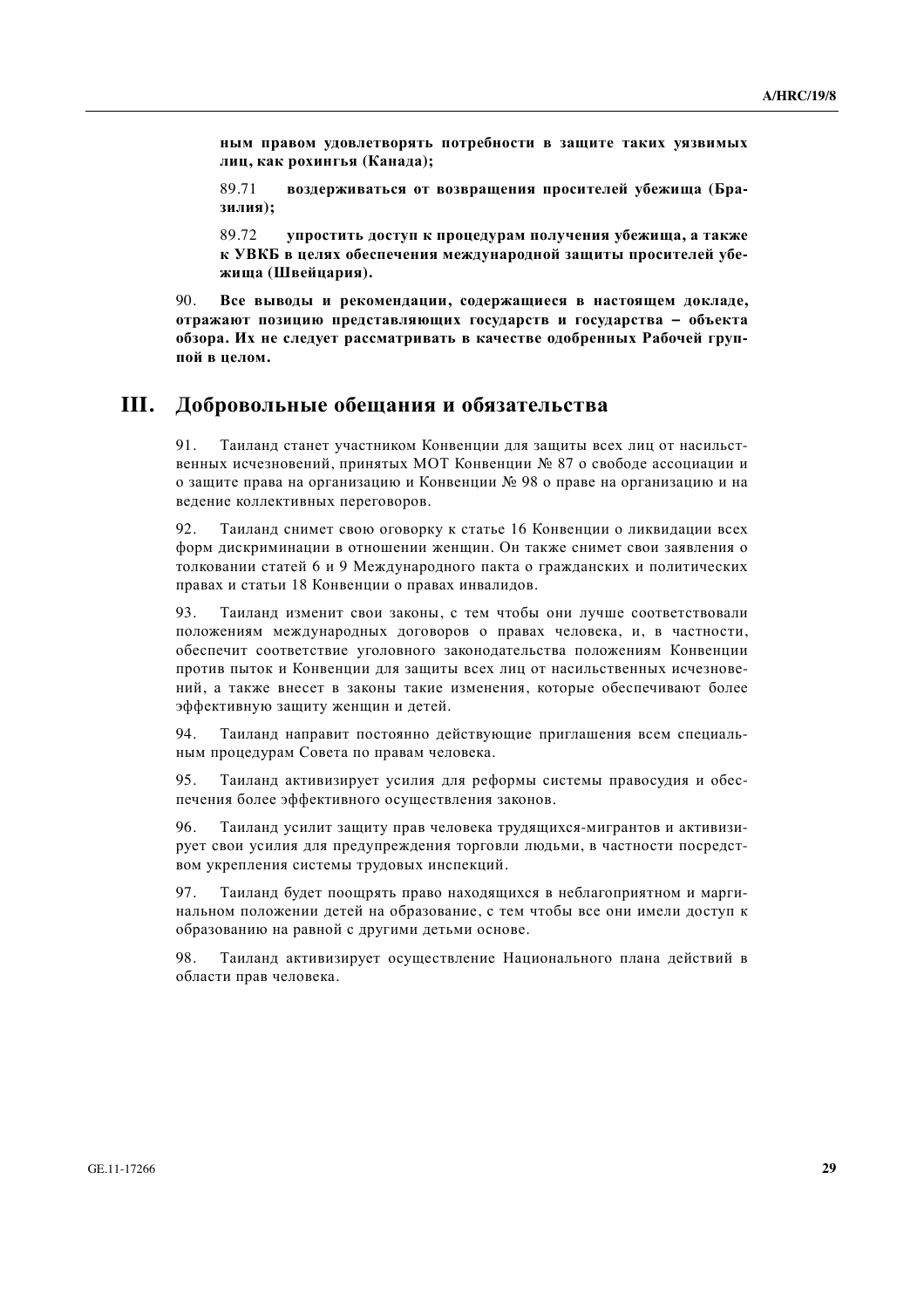## Приложение

### **Composition of the delegation**

 The delegation of Thailand was headed by H.E. Mr. Sihasak **Phuangketkeow**, Special Envoy of the Royal Thai Government, and composed of the following members:

- Mr. Vijavat **Isarabhakdi**, Director-General, Department of International Organizations, Ministry of Foreign Affairs;
- Mr. Sek Wannamethee, Ambassador and Deputy Permanent Representative, Permanent Mission of Thailand to the UN Office in Geneva;
- Mr. Nadhavathna **Krishnamra**, Director of Social Division, Department of International Organizations, Ministry of Foreign Affairs;
- Ms. Eksiri **Pintaruchi**, Minister Counsellor, Permanent Mission of Thailand to the UN Office in Geneva;
- Ms. Sirilak **Niyom**, Counsellor, Social Division, Department of International Organizations, Ministry of Foreign Affairs;
- Ms. Cataleya **Phatoomros**, First Secretary, Social Division, Department of International Organizations, Ministry of Foreign Affairs;
- Mr. Netithorn **Praditsarn**, First Secretary, Permanent Mission of Thailand to the UN Office in Geneva;
- Ms. Kanita **Sapphaisal**, First Secretary, Permanent Mission of Thailand to the UN Office in Geneva;
- Mr. Pavikkorn **Phuangketkeow**, Attaché, Permanent Mission of Thailand to the UN Office in Geneva;
- Ms. Rarinthip **Sirorat**, Inspector General, Ministry of Social Development and Human Security;
- Dr. Saisuree **Chutikul**, Specialist on Women and Child Rights, Ministry of Social Development and Human Security;
- Ms. Pornsom **Paopramot**, Specialist on Women Affairs, Ministry of Social Development and Human Security;
- Ms. Saowanee **Khomepatr**, Director, Bureau of Anti-Trafficking in Women and Children, Ministry of Social Development and Human Security;
- Ms. Sunee **Srisangatrakullert**, Social Development Officer, Ministry of Social Development and Human Security;
- Ms. Thientong **Prasanpanich**, Social Development Officer, Ministry of Social Development and Human Security;
- Mr. Rathawoot **Nanthaikuakool**, International Affairs Officer, Ministry of Social Development and Human Security;
- Mr. Pasit **Asawawattanaporn**, Legal Advisor, Ministry of Justice;
- Mr. Phiset **Saardyen**, Foreign Affairs Officer (Senior Professional level), Ministry of Justice;